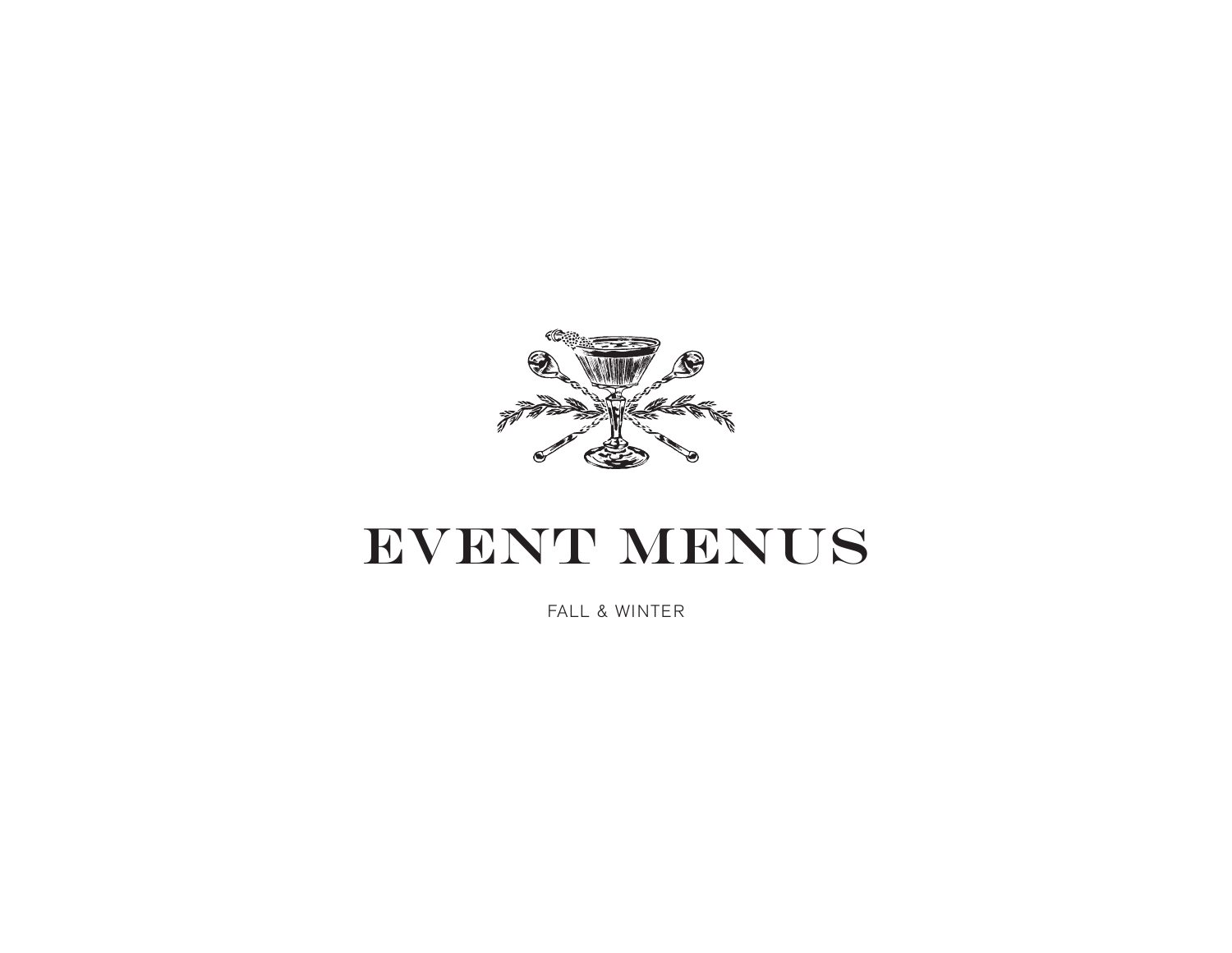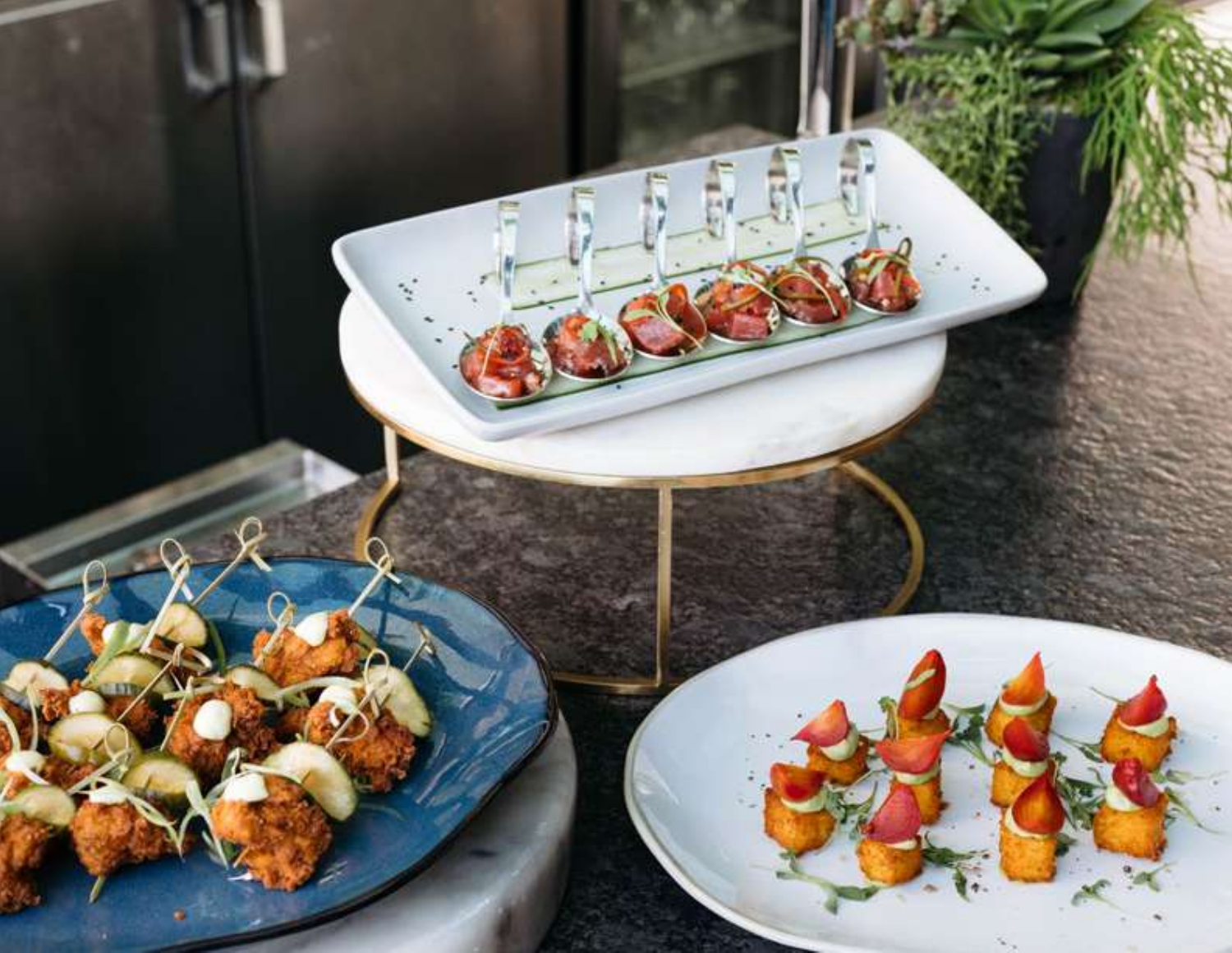## WELCOME

,,,,,,,,,,,,,,

## **1**  BREAKFAST • **4**  LUNCH • **8**  RECEPTION **13**  DINNER • **19**  COCKTAILS, BEER & WINE

■ gluten free ▲ vegetarian/vegetarian option ● vegan

. . . . <del>.</del> . . . . . . . . . .

*\* These items may be served raw or undercooked based on your specification, or contain raw or undercooked ingredients. Consuming raw or undercooked meats, poultry, seafood, shellfish or eggs may increase your risk of foodborne illness, especially if you have certain medical conditions.*

Death &  $G_0$  + THE RAMBLE HOTEL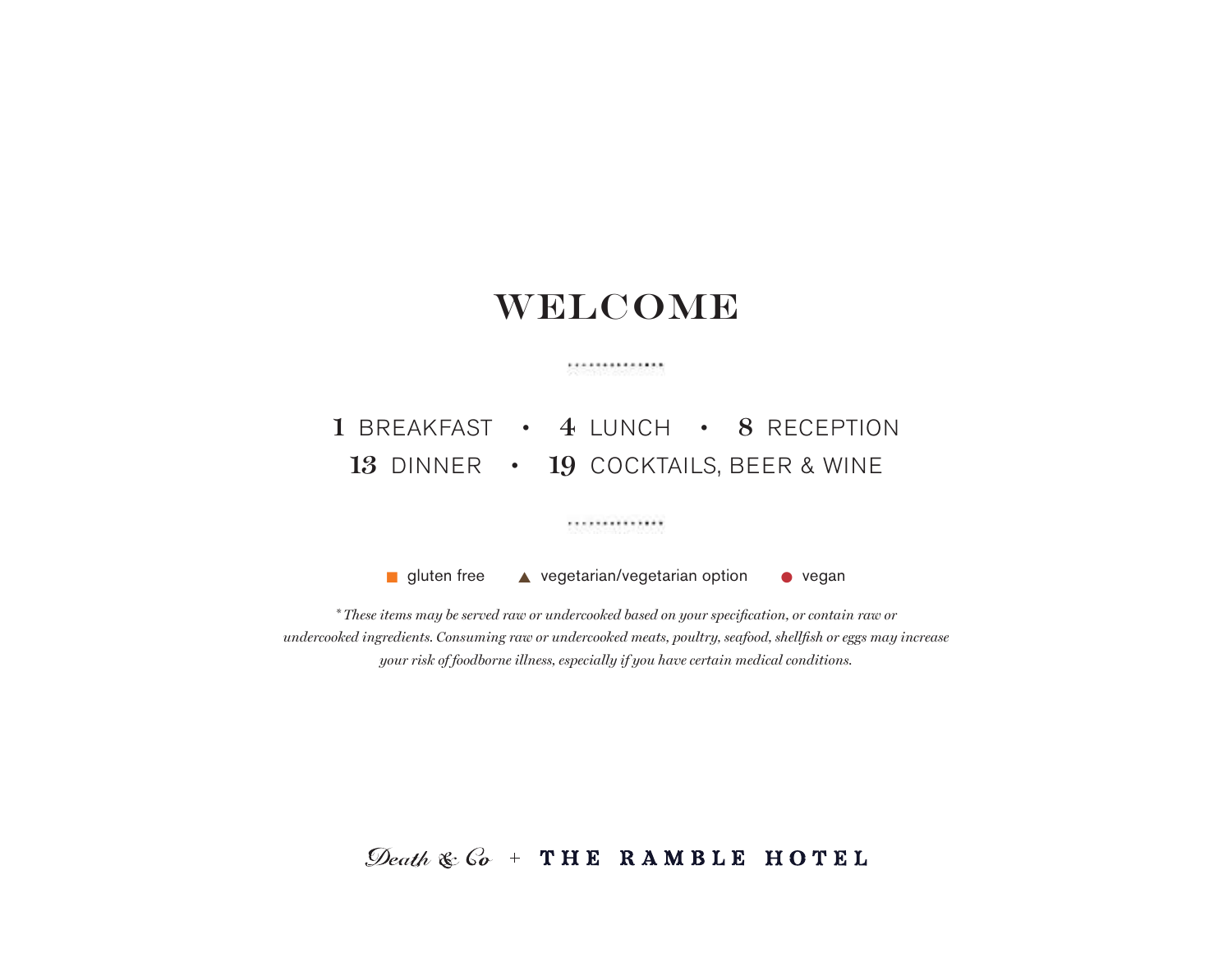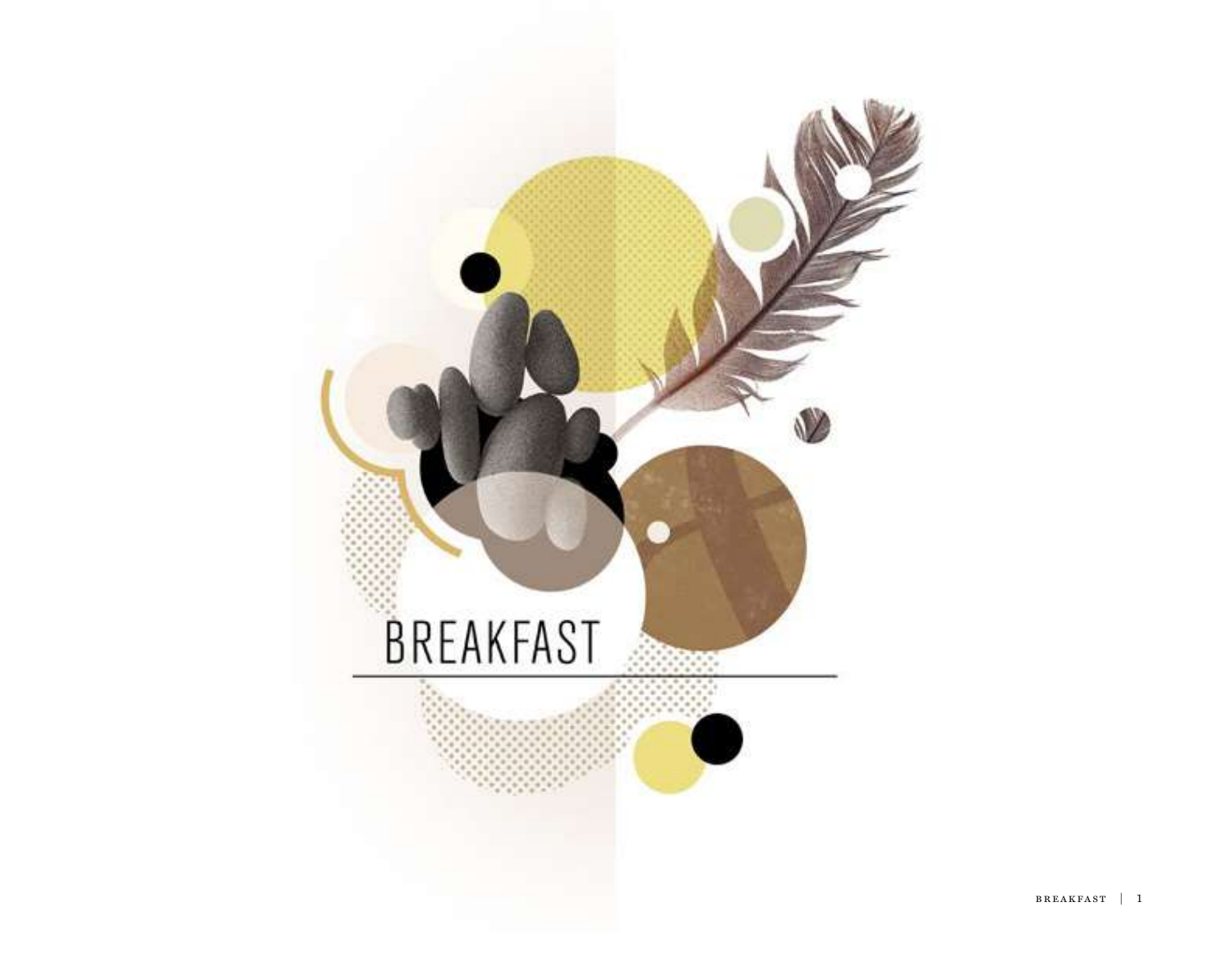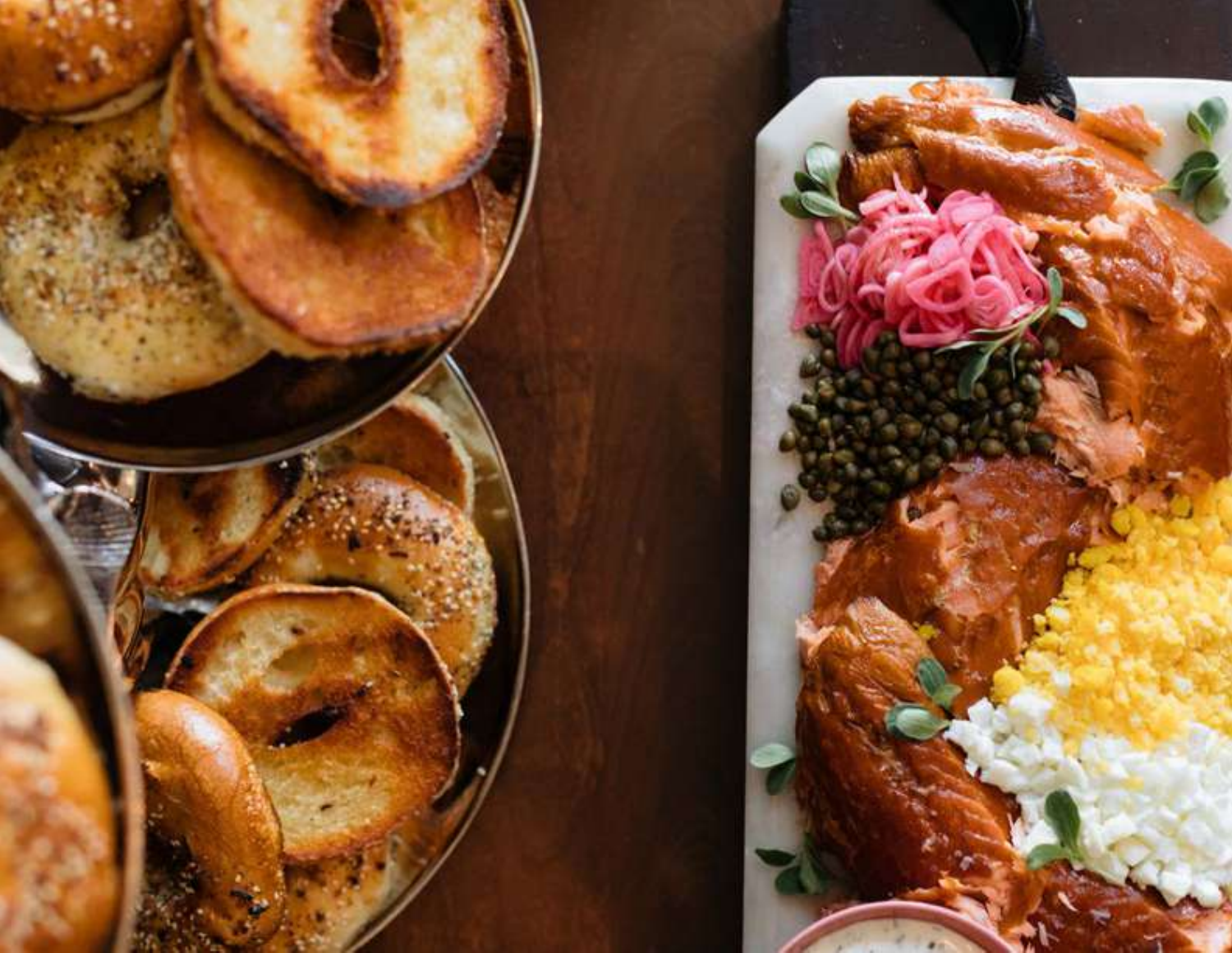### CONTINENTAL BREAKFAST

*Minimum 10 people. Price is per person All breakfast available between the hours of 7am–11am only.*

**EXPRESS** ▲ assorted pastries and breakfast breads, butter and preserves, seasonal fruit platter *\$19*

#### **DELUXE** ▲

assorted pastries, butter and preserves, local bagels, assorted cream cheese, seasonal fruit, house granola, greek yogurt *\$28*

### BREAKFAST BUFFETS

*3 for \$41 per person • 5 for \$48 per person • 7 for \$59 per person Minimum 20 people.* 

#### **SELECTION OF SWEET & SAVORY BREADS** ▲

local pastries, seasonal preserves, salted butter, honey

**SEASONAL FRUITS & BERRIES** ■ ▲

greek yogurt, house granola, seasonal preserves

**SHORT RIB & GREEN CHILI HASH\*** ■ local potatoes, herb hollandaise

### BREAKFAST BUFFETS, cont.

#### **BREAKFAST MEAT SAMPLER** ■

smoked bacon, maple-sage pork sausage, chicken-apple sausage

**SOFT SCRAMBLED EGGS\*** ■ ▲ crème fraîche, fines herbs

**ASSORTED HOUSE-MADE QUICHE** ▲ wild mushroom, cured tomato-arugula, classic lorraine

**GRIDDLED BREAKFAST BURRITOS** ▲ smoked bacon or grilled mushroom with salsa verde, potato, farm egg, served with pico de gallo

**SELECTION OF ROSENBERG'S BAGELS** ▲ salted butter, seasonal preserves, assorted cream cheese

**ADD ON TO BAGELS SMOKED NORTHWEST SALMON BOARD** red onion, fried caper, fines herbs *\$8 per guest for continual service*

■ gluten free A vegetarian/vegetarian option ● vegan *Prices are not inclusive of tax and service charge.* BREAKFAST | 3 *Prices are not inclusive of tax and service charge.*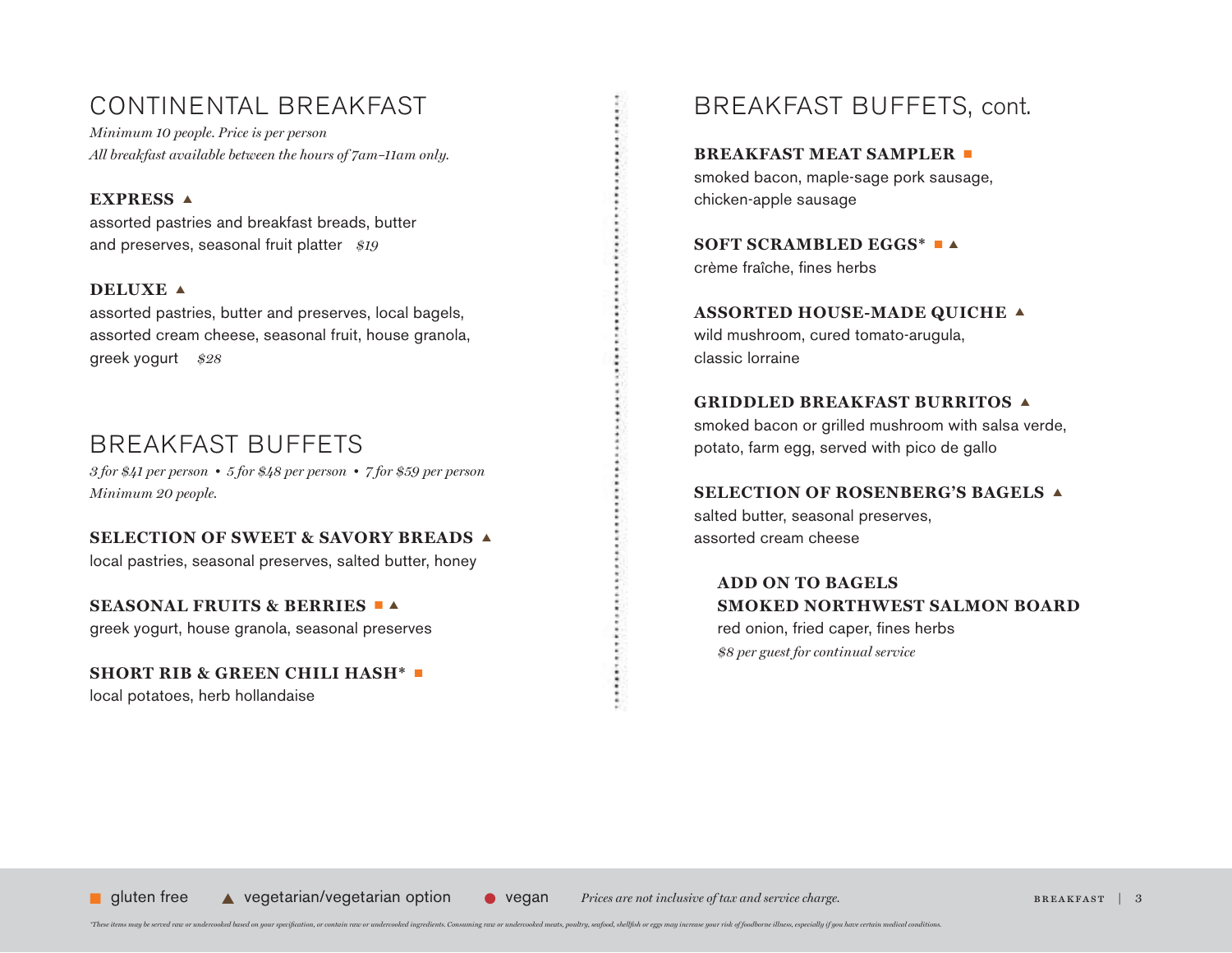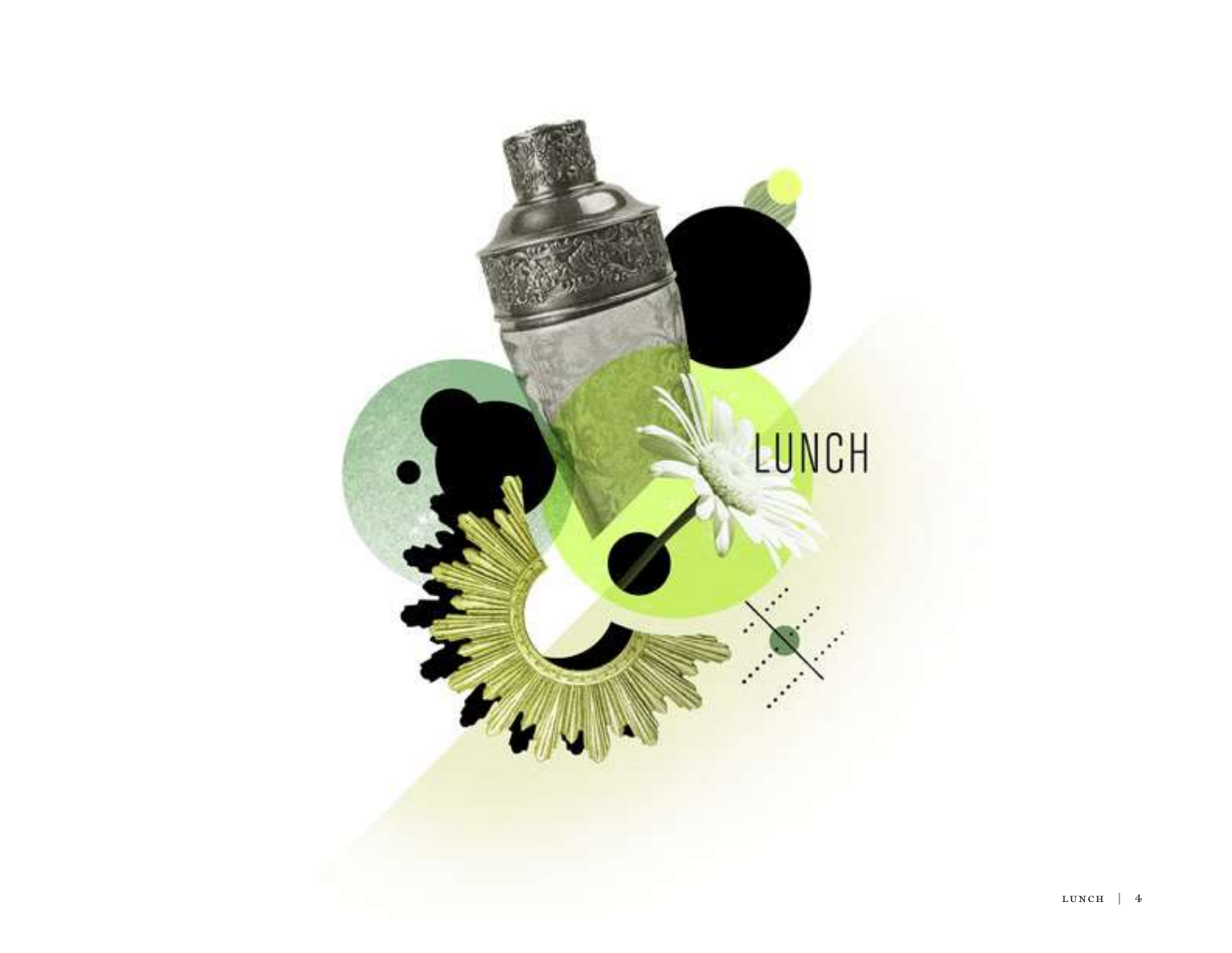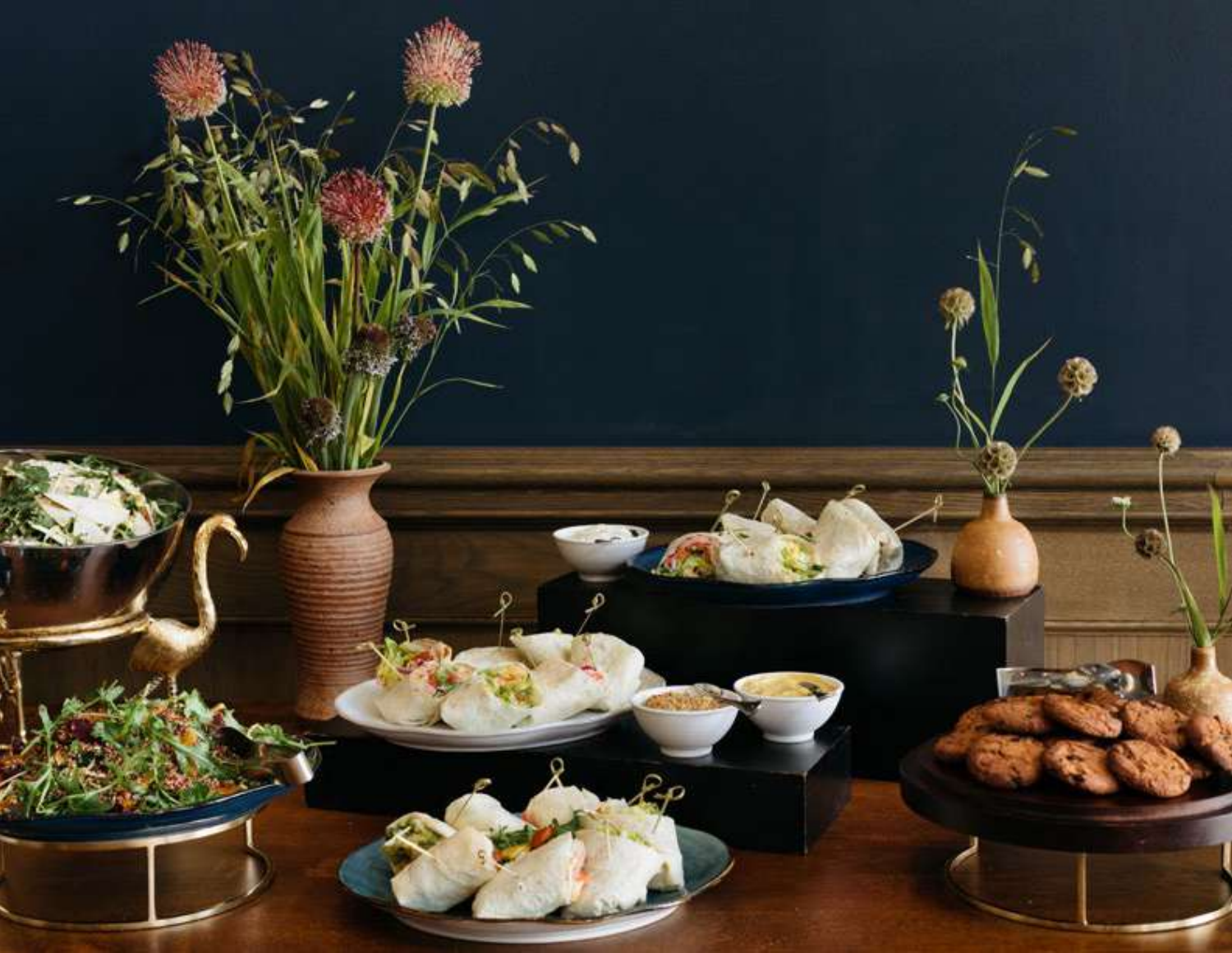## BUFFET LUNCHES

*Minimum 15 people Price is per person All lunch available between the hours of 11am–2pm only*

#### *<u>EXPLANATION CONTINUES.</u>*

### FRESH WRAPS *\$50*

**ROASTED TURKEY** whipped boursin, local lettuce, heirloom tomato, herb aioli

**SMOKED HAM** aged cheddar, local lettuce, heirloom tomato, honey-grain mustard

**LITTLE GEM CAESAR** grilled natural chicken, buttered croutons, shaved pecorino

**QUINOA & ROASTED VEGETABLE SALAD** ▲ dried fruit, cider vinaigrette

**SIMPLE GREENS SALAD** ▲ radish, shallot, herbs, caramelized red onion vinaigrette

**HOUSE-BAKED COOKIES**

**DARK CHOCOLATE BROWNIES**

## COLORADO SALAD BOWLS

*Build your own bowl from an assortment of proteins, grains, greens & fruit \$50*

#### **INCLUDES:**

grilled chicken grilled beef local lettuces baby kale local grains heirloom beans chickpeas

edamame dried fruits market vegetables nuts & seeds aged cheddar assorted dressings

**BASIL PANNA COTTA** ■ ▲ graham cracker, seasonal fruit

**MYER LEMON BARS** ■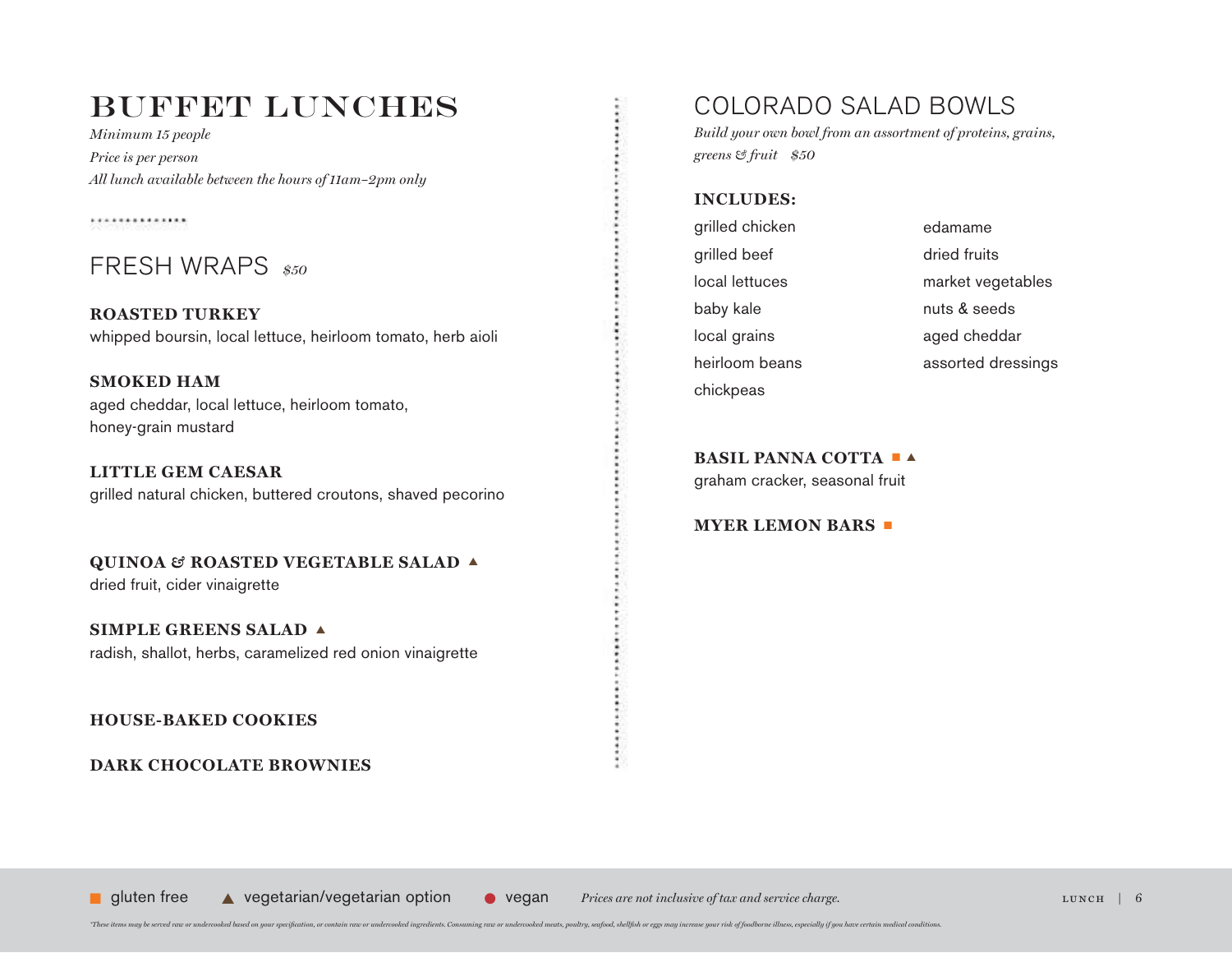## FAMILY STYLE SERVED LUNCHES

*All lunch available between the hours of 11am–2pm only 1 starter, 1 side, 1 main, 1 dessert \$53 per person 1 starter, 1 side, 2 mains, 1 dessert \$61 per person 2 starters, 2 sides, 2 mains, 1 dessert \$69 per person*

*Add Additional Starter or Side \$11 per person Add Additional Main \$16 per person Add Additional Dessert \$11 per person*

#### ..............

## **STARTERS**

**MIXED LOCAL GREENS** ■ ▲ shaved asiago, spicy walnut, red onion vinaigrette

**BLACK KALE & BRUSSELS SPROUTS** ■ ● pepita, pomegranate, beet juice vinaigrette

**LITTLE GEM LETTUCE** buttered croutons, shaved pecorino, caesar dressing

SIDES

**GRILLED VEGETABLE COUSCOUS** ●

**ROASTED MARKET VEGETABLES** ■ ▲

**HERB-ROASTED FINGERLING POTATOES** ■ ▲

### MAINS

**PAN-ROASTED NATURAL CHICKEN** ■ grilled lemon vinaigrette

**SEARED STEELHEAD TROUT\*** ■ carrot juice, butter

**WILD MUSHROOM MAC & CHEESE** ▲ mushroom, arugula

**BRAISED SHORT RIB OF BEEF\*** ■ orange gremolata, red wine jus

### DESSERTS

**LEMON TART** ▲ honey meringue

**CHOCOLATE POT DE CRÈME** ■ ▲ espresso crème

**BASIL PANNA COTTA** ▲ graham cracker, seasonal fruit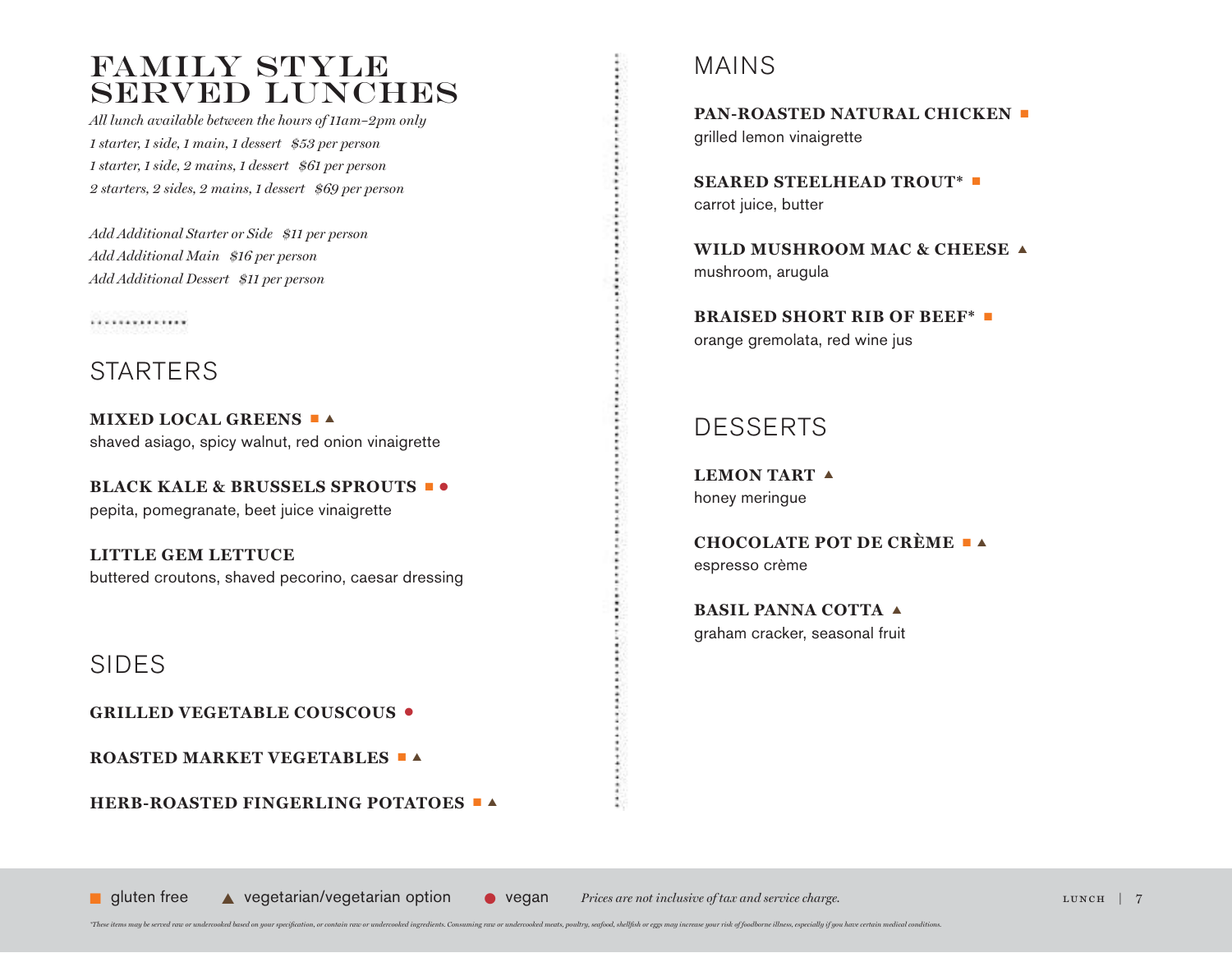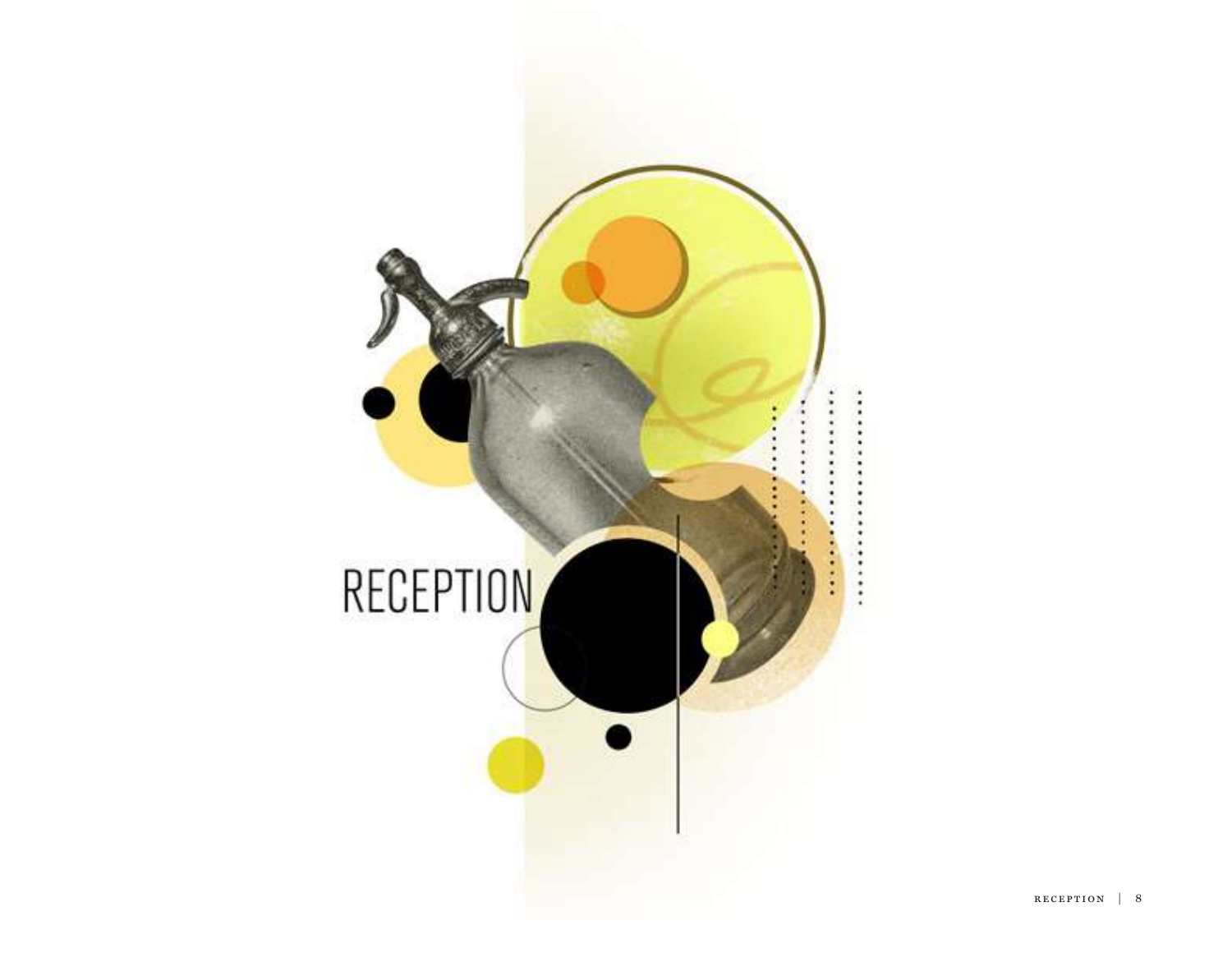### RECEPTION STATIONS

*Minimum of 20 people Price is per person 4 hours of replenished service •* + *\$150 chef 's fee applies*

**CHIPS & DIP** ▲ house made potato and tortilla chips, fried pita, hummus, salsa, herb dip *\$18*

**MEZZE BOARD** ● burnt carrots, grilled squash, whipped tahini, dates, fried pita *\$20*

**REGIONAL CHEESE BOARD** ▲ seasonal jam, marcona almonds, honey, crackers *\$24*

**SUNDAY MORNING** crispy chicken wings, assorted sauces, fried chicken sliders, crystal aioli, house pickles *\$35*

**CHARCUTERIE** cured meats, pickled vegetables, mostarda, assorted bread and crackers *\$27*

**STREET FOOD TACOS** warm corn and flour tortillas, braised pork verde, colorado beef, cumin-roasted squash, traditional garnishes *\$37*

#### **CHILLED SEAFOOD\*** ■

west coast oysters, alaskan king crab, gulf shrimp, mignonette, horseradish cocktail, onion ash aioli *\$49*

**BAR SNACKS** ▲ mini pretzels, wasabi peas, fresh popcorn *\$16*

**FARMERS MARKET** ■ ▲ vegetable crudités, green goddess, whipped boursin *\$19*

**CARVED TURKEY BREAST** + rosemary jus, cranberry chutney *\$25*

**CARVED YELLOWFIN TUNA LOIN\*** ■ + crispy wontons, soy-miso sauce *\$28*

**CARVED N.Y. STRIP OF BEEF\*** + assorted mustards, brioche rolls *\$27*

DESSERT STATIONS *Minimum of 20 people. Price is per person.*

**WARM COOKIES** ▲ chocolate chip, peanut butter, oatmeal *\$15*

**SWEET TOOTH** ■ ▲ flourless chocolate brownies, tart lemon, house quinoa bar *\$17*

**BANANAS FOSTER<sup>\*</sup>** ▲  $\star$ grilled pound cake, rum-raisin syrup, vanilla bean cream *\$22*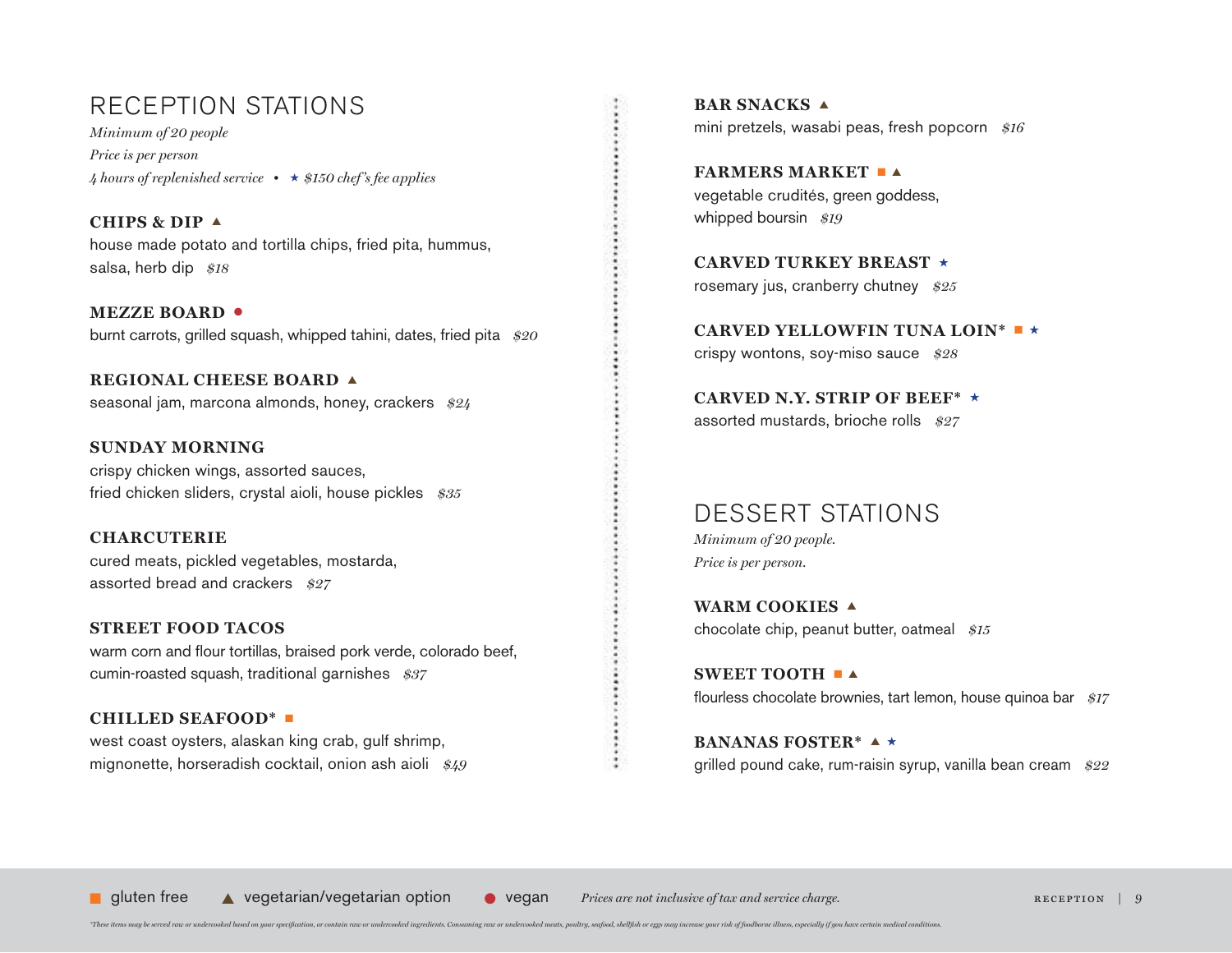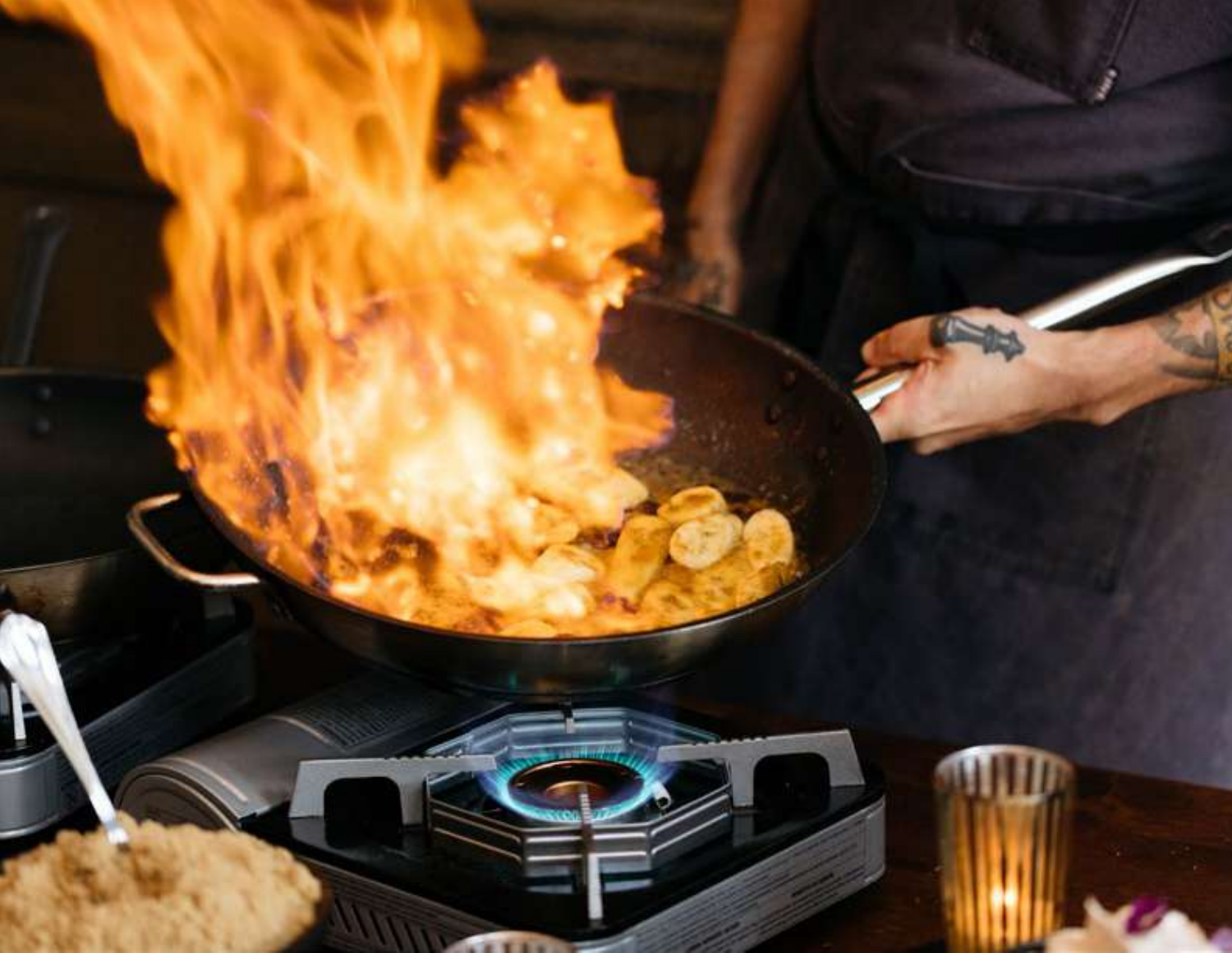PASSED HORS D'OEUVRES

*Minimum order of 20 pieces per selection, \$6 each*

**ROASTED BEET** ■ ▲ polenta, avocado, basil

**YELLOWFIN TUNA TARTARE\*** ■ crushed wasabi pea, cucumber salad

**SHRIMP CEVICHE** ■ lime, cherry tomato, avocado

**CURRY-FRIED CHICKEN** scallion, yuzu aioli

**ROASTED CAULIFLOWER** ■ ● tahini, clementine, pomegranate

**FINGERLING POTATOES** ■ smoked trout roe, crème fraîche

**SMOKED COLORADO TROUT**  everything lavash, farm egg

**MUSHROOM CONSERVA** ● pickled shallot, preserved lemon, sourdough **STUFFED DATES** ■ smoked bacon, blue cheese, saba

**TEMPURA SHRIMP**  monster sauce, scallion

**MEYER LEMON TART** ▲ burnt meringue

**FRESH FRIED BEIGNETS** ▲ powdered sugar

SLIDERS *Minimum order of 20 pieces per selection, \$10 each*

**FRIED CHICKEN SLIDERS**  yuzu aioli, house pickles

**BRAISED SLOPPY JOE SLIDERS**  pickled onion, char siu bbq

**MUSHROOM STEAMED BUNS** ● togarashi ranch, scallion, pickled carrot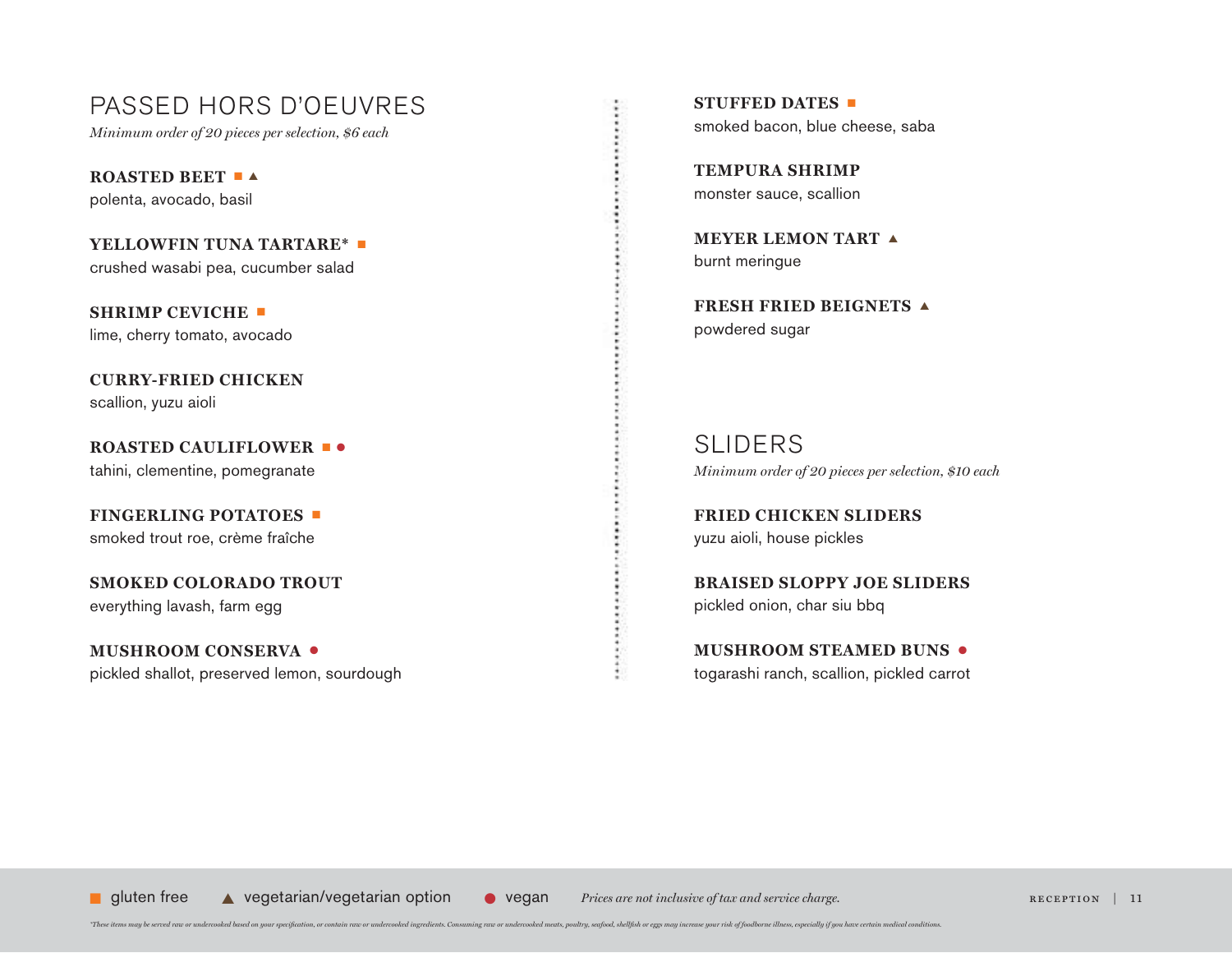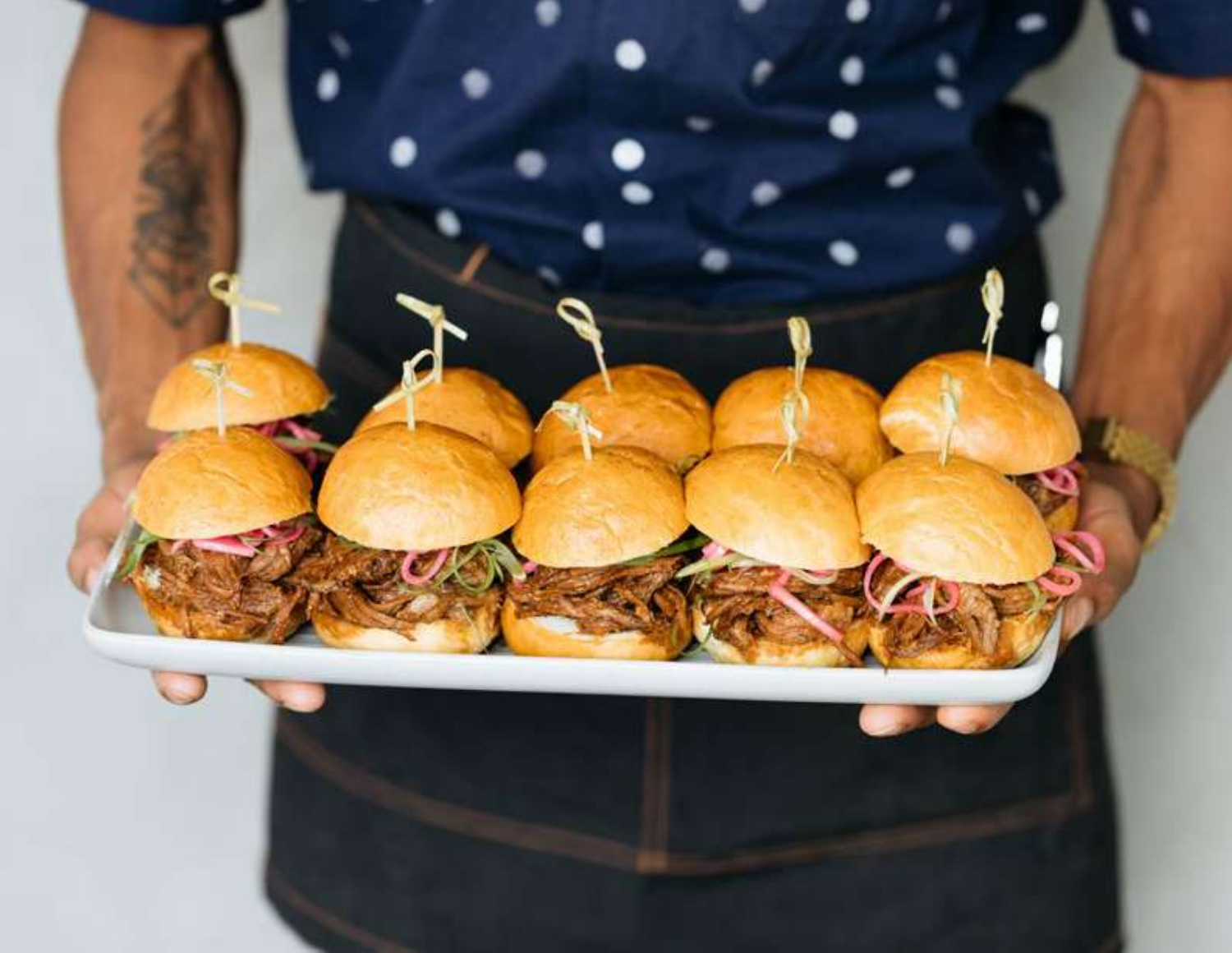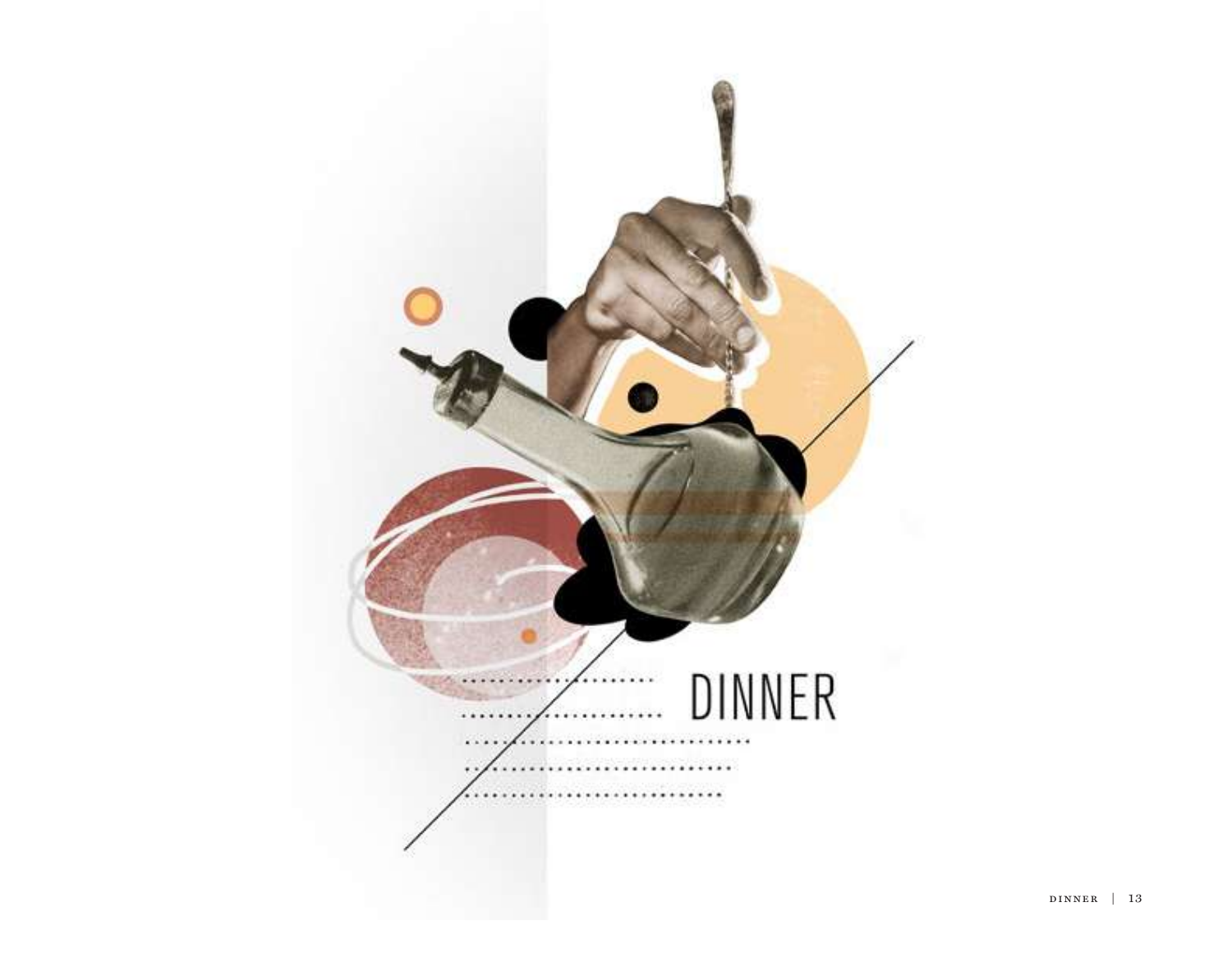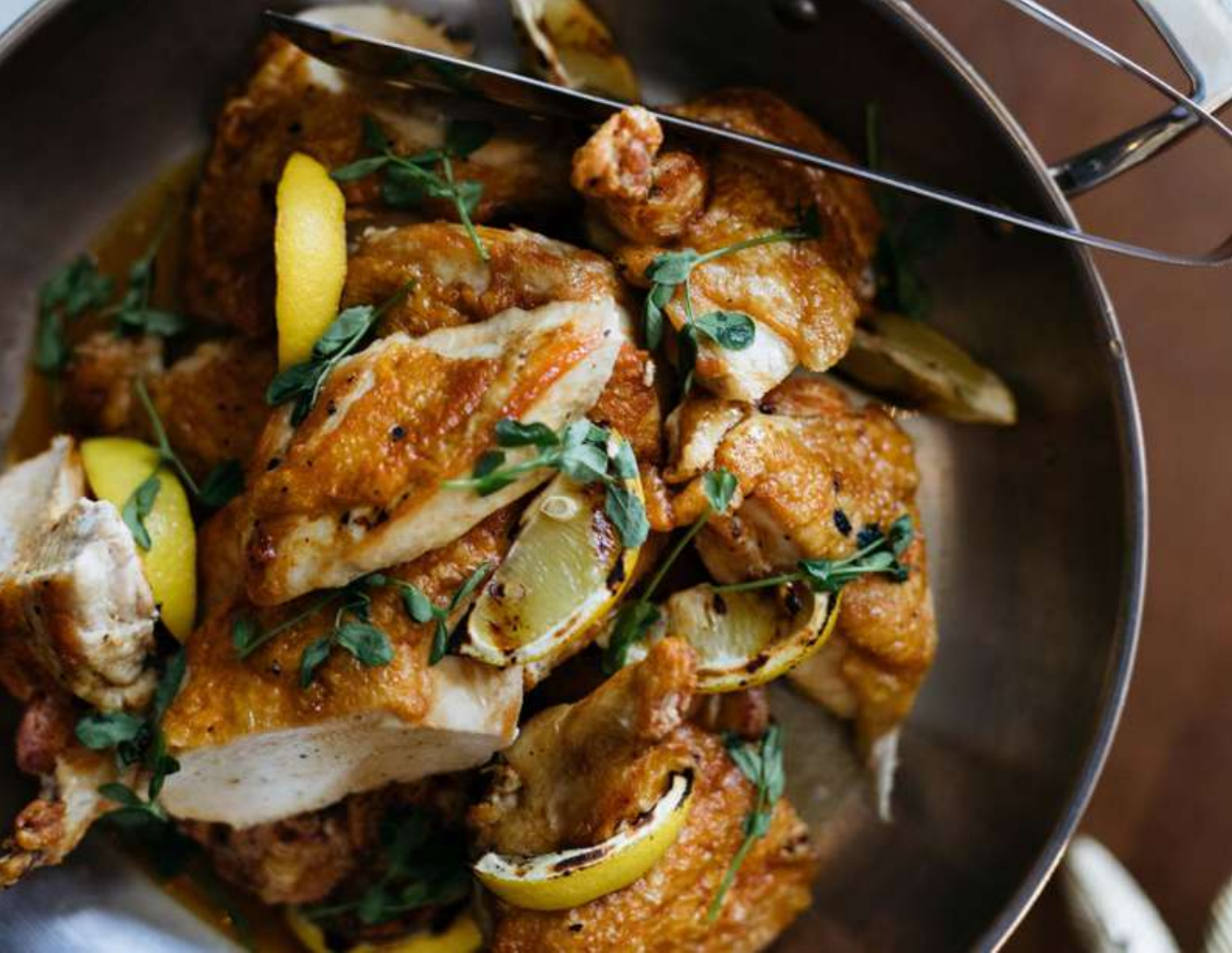## BUFFET DINNER

*Minimum 20 people All dinner available between the hours of 5pm–10pm only. Includes 2 hours of replenished service*

*1 starter, 2 sides, 1 main, 1 dessert \$73 per person 2 starters, 1 side, 2 mains, 1 dessert \$86 per person 2 starters, 2 sides, 2 mains, 2 desserts \$99 per person*

*Add Artisanal Bread Service \$4 per person Add Additional Starter or Side \$12 per person Add Additional Main \$18 per person Add Additional Dessert \$12 per person*

..............

### STARTERS

**PEAR & ENDIVE** ■ ▲ blue cheese, candied almond, honey-cider vinaigrette

**LOCAL ARUGULA** ■ ▲ fennel, pecorino, marcona almond, lemon vinaigrette

**BABY BEETS** ■ ▲ fig, manchego, preserved lemon, beet purée

**WINTER BURRATA** ▲ shaved apple, pine nut, red onion marmalade

## SIDES

**TOASTED COUSCOUS** ●

**BACON-ROASTED FINGERLING POTATOES** ■

**ROASTED MARKET VEGETABLES** ■ ●

**CARAMELIZED BRUSSELS SPROUTS** ■ ●

**WHIPPED CAULIFLOWER** ■ ▲

### MAINS

**PAN-ROASTED NATURAL CHICKEN** ■ grilled lemon, rosemary jus

**SEARED STEELHEAD TROUT\*** ■ fennel purée

**FRIED PANISSE** ■ ▲ cucumber gremolata, feta

**GRILLED STRIPLOIN OF BEEF\*** ■ caramelized onion jus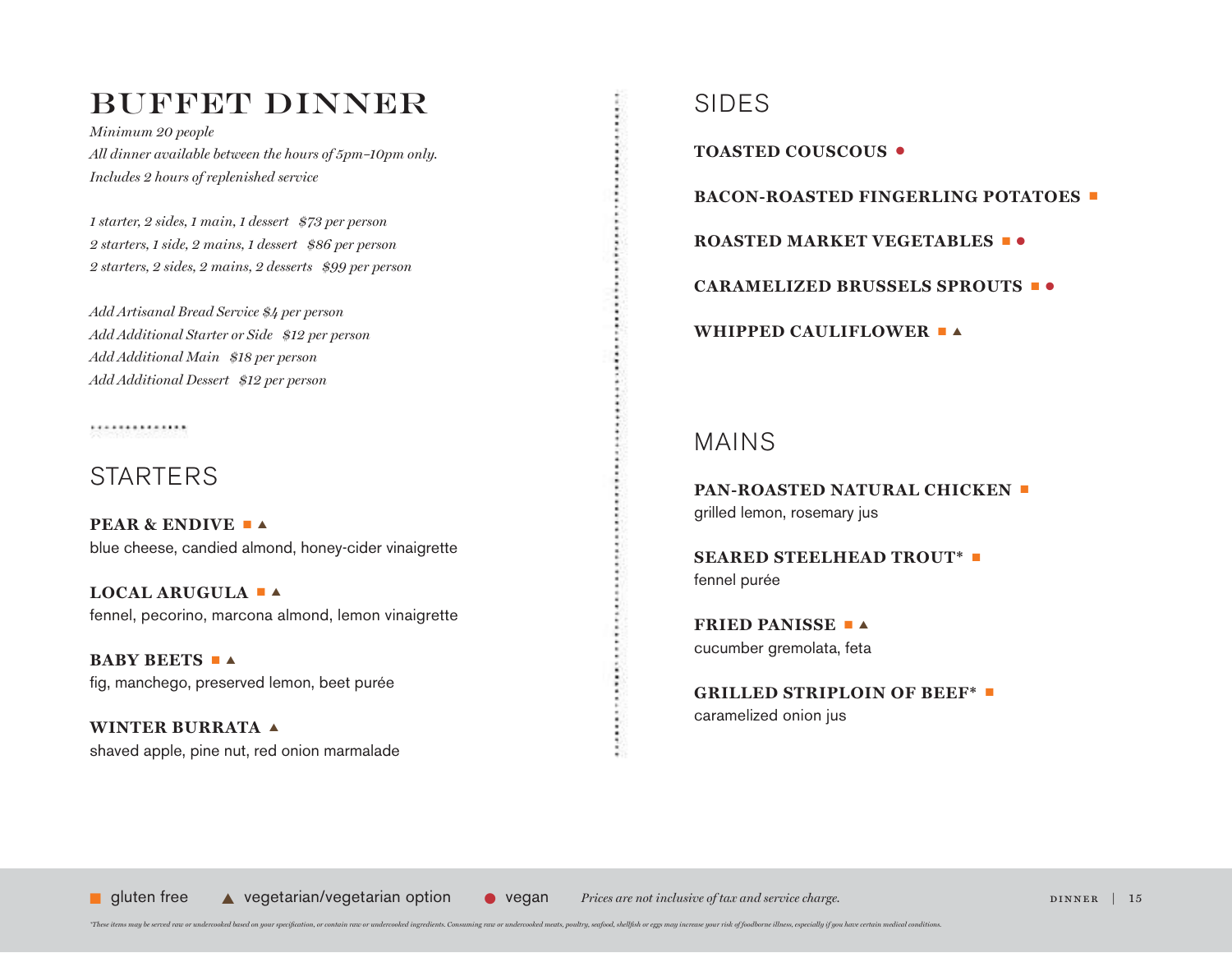## BUFFET DINNER

*Minimum 20 people All dinner available between the hours of 5pm–10pm only Includes 2 hours of replenished service*

*1 starter, 2 sides, 1 main, 1 dessert \$73 per person 2 starters, 1 side, 2 mains, 1 dessert \$86 per person 2 starters, 2 sides, 2 mains, 2 desserts \$99 per person*

*Add Artisanal Bread Service \$4 per person Add Additional Starter or Side \$12 per person Add Additional Main \$18 per person Add Additional Dessert \$12 per person*

\*\*\*\*\*\*\*\*\*\*\*\*\*\*

### DESSERTS

**APPLE COBBLER** ▲ vanilla bean cream

#### **CARAMELIZED BANANAS** ▲

grilled pound cake, vanilla crème

#### **FLOURLESS CHOCOLATE GATEAUX** ■ ▲

luxardo anglaise, cocoa nib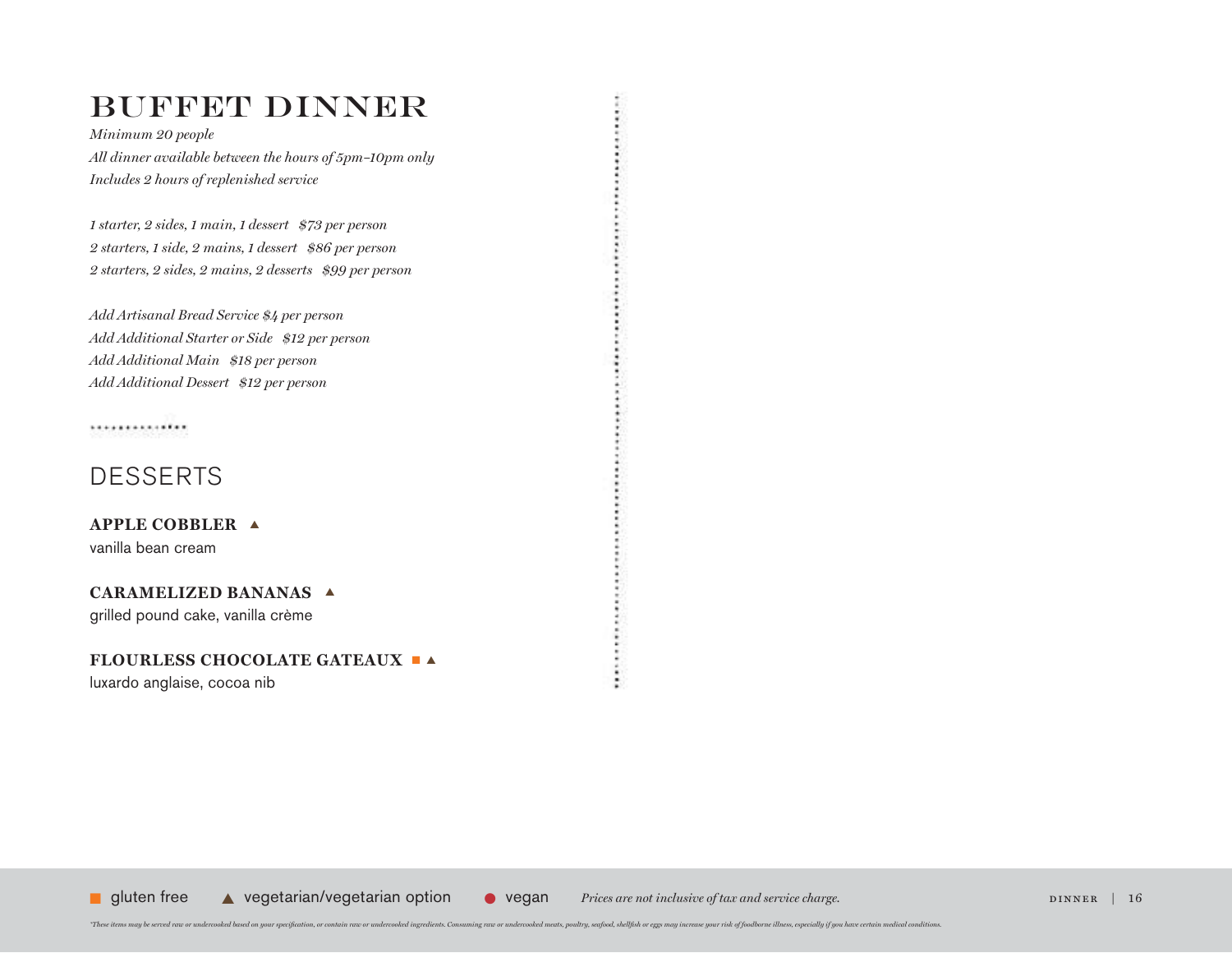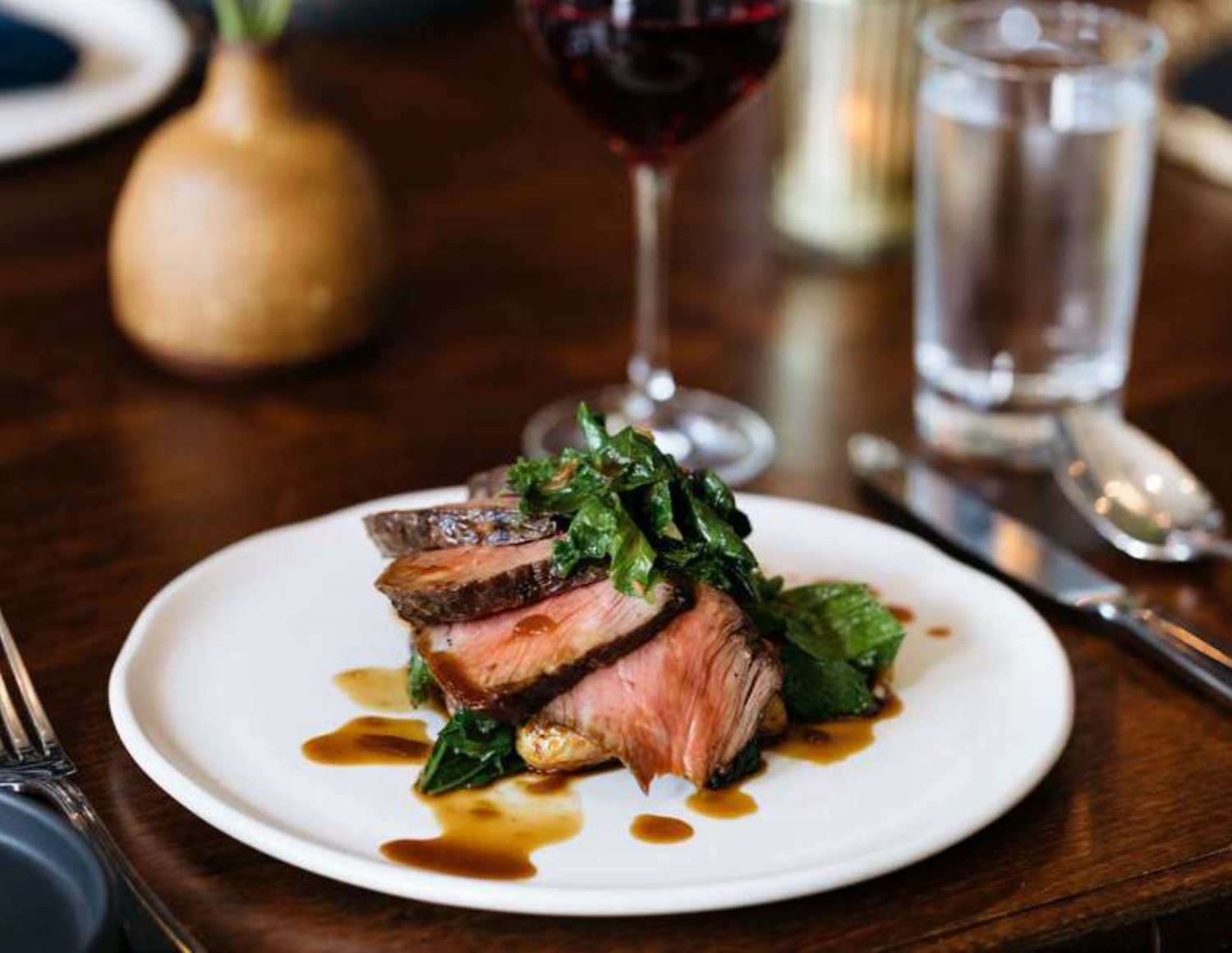## PLATED DINNER

*Minimum 20 people Prices are per person and based on selection All dinner available between the hours of 5pm–10pm only*

*Prices include any one starter and dessert selection Add Artisanal Bread Service \$4 per person Add Additional Starter or Side \$11 per person Add Additional Dessert \$11 per person*

\*\*\*\*\*\*\*\*\*\*\*\*\*\*

STARTERS *Select 1*

**PEAR & ENDIVE** ■ ▲ blue cheese, candied almond, honey-cider vinaigrette

**LOCAL ARUGULA** ■ ▲ fennel, pecorino, marcona almond, lemon vinaigrette

**BABY BEETS** ■ ▲ fig, manchego, preserved lemon, beet purée

**WINTER BURRATA** ▲ shaved apple, pine nut, red onion marmalade MAINS *Guest choice*

**PAN-ROASTED BREAST OF NATURAL CHICKEN** ■ heirloom beans, squash, rosemary jus *\$73*

**ROASTED GARLIC PANISSE** ■ ● caramelized carrot, brussels sprouts, tahini vinaigrette *\$62*

**SEARED COLORADO STRIPED BASS\*** ■ black rice, coconut-curry, carrot *\$79*

**BRAISED SHORT RIB OF BEEF\*** ■ cauliflower purée, candied garlic, orange zest *\$85*

**SMOKED TENDERLOIN OF BEEF\*** ■ colorado potato, sautéed local greens, caramelized onion jus *\$93*

DESSERTS *Select 1*

**BANANA CREAM TART** ▲ caramelized banana, candied walnut, cinnamon

**OLIVE OIL CAKE** ■ ▲ almond, smoked honey

**BASIL PANNA COTTA** ■ ● graham cracker, seasonal fruit

**DARK CHOCOLATE GATEAUX** ▲ peanut, malted milk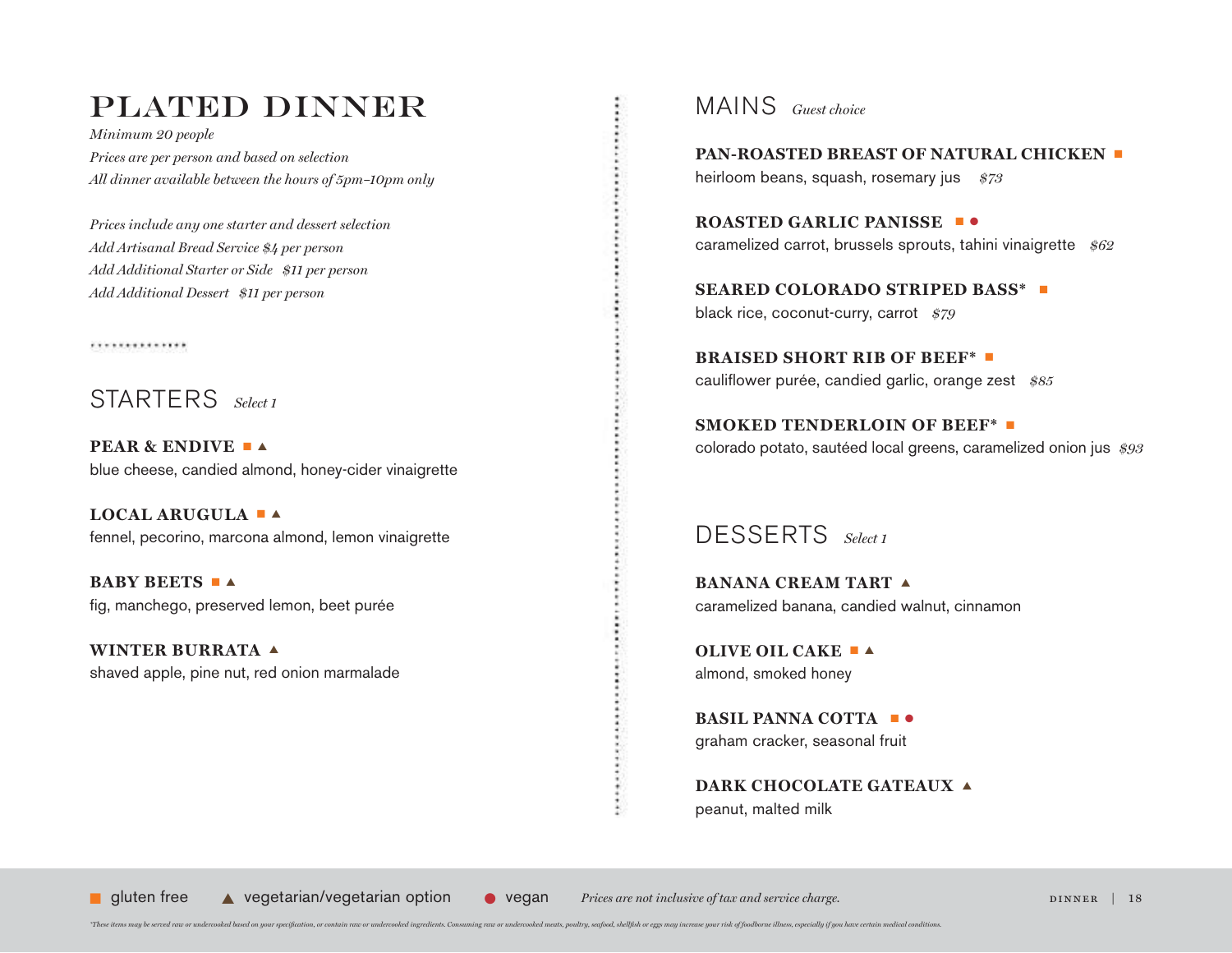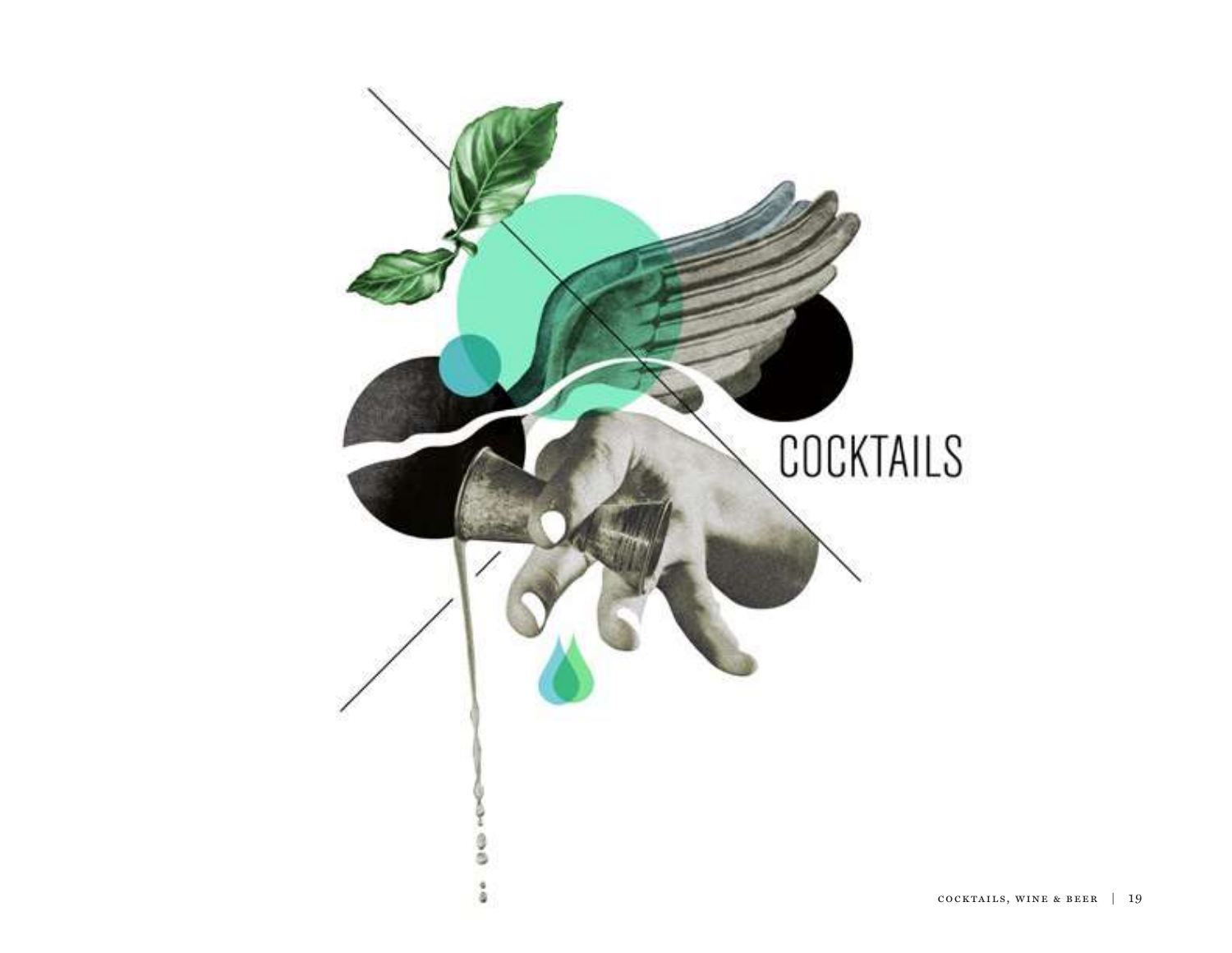## OPEN BAR PACKAGES

*All bar packages have a minimum of 2 hours.*

,,,,,,,,,,,,,

### WINE + BEER ESSENTIALS BAR

*\$33 per guest for the first 2 hours, \$11 each additional hour*

#### **BEER**

Montucky Lager Wiseacre Tiny Bomb Pilsner Ecliptic IPA

**SPARKLING WINE** Arte Latino Cava

**WHITE WINE** Giocato Pinot Grigio, Slovenia JL Guigere 'Blacks Station' Chardonnay, California

**RED WINE** Tortoise Creek 'Les Oliviers' Pinot Noir, California Ernesto Catena 'Padrillos' Malbec, Argentina

## WINE + BEER SELECT BAR

*\$42 per guest for the first 2 hours, \$14 each additional hour*

#### **BEER**

Crooked Stave Lager Wibby Vienna Lager Blackberry Farm's Saison 4Noses Bout Time IPA

**SPARKLING WINE** Tiamo Prosecco, Italy Prosper Maufoux, Cremant de Bourgogne Brut Rose, France

**WHITE WINE** Chasing Venus Sauvignon Blanc, New Zealand Substance Chardonnay, Washington

### **RED WINE**

E. Guigal Cotes du Rhone Blend, France Replica Cabernet Sauvignon, California

*Bar packages are for the duration of the event and are not available to mix and match.* 

*Prices are not inclusive of tax and service charge.*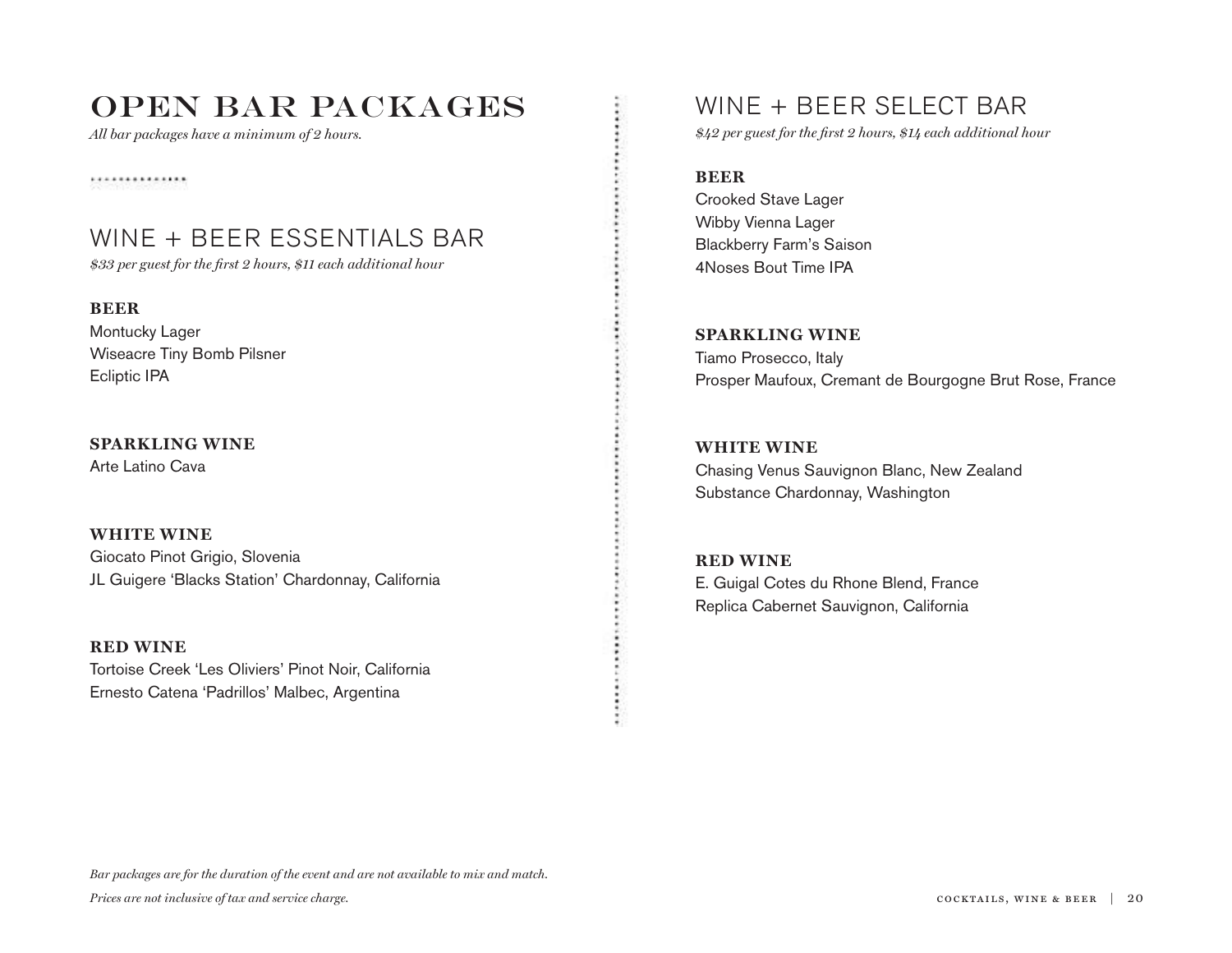## OPEN BAR PACKAGES

*All bar packages have a minimum of 2 hours.*

#### ,,,,,,,,,,,,,,

## CLASSIC ESSENTIALS BAR

*\$45 per guest for the first 2 hours, \$15 each additional hour*

#### **INCLUDES ESSENTIALS BEER & WINE OFFERINGS, MIXED DRINKS & CLASSIC COCKTAILS**

#### **SPIRITS**

Family Jones Vodka Beefeater Gin Arette Blanco Tequila Flor de Cana 4 year Rum Evan Williams Bonded Bourbon Famous Grouse Blended Scotch

#### **MIXERS**

Soda water, Coke, Diet Coke, Sprite, Fever Tree tonic water, Fever Tree ginger beer, orange, cranberry, grapefruit, etc.

### DEATH & CO ESSENTIALS BAR

*\$51 per guest for the first 2 hours, \$17 each additional hour*

#### **INCLUDES CLASSIC ESSENTIALS BAR OFFERINGS**

#### **CHOICE OF 2 D&C HANDCRAFTED COCKTAILS**

*Bar packages are for the duration of the event and are not available mix and match.*

*It is our policy to not offer shots.*

*Prices are not inclusive of tax and service charge.*

### DEATH & CO SELECT BAR

*\$57 per guest for the first 2 hours, \$19 each additional hour*

#### **INCLUDES WINE & BEER SELECT BAR OFFERINGS**

#### **CHOICE OF 4 D&C HANDCRAFTED COCKTAILS**

#### **PREMIUM SPIRITS**

Ketel One Vodka Bombay Sapphire Gin El Tesoro Blanco Tequila Brugal 1888 Rum Elijah Craig Bourbon Monkey Shoulder Scotch

#### **MIXERS**

Soda water, Coke, Diet Coke, Sprite, Fever Tree tonic water, Fever Tree ginger beer, orange, cranberry, grapefruit, etc.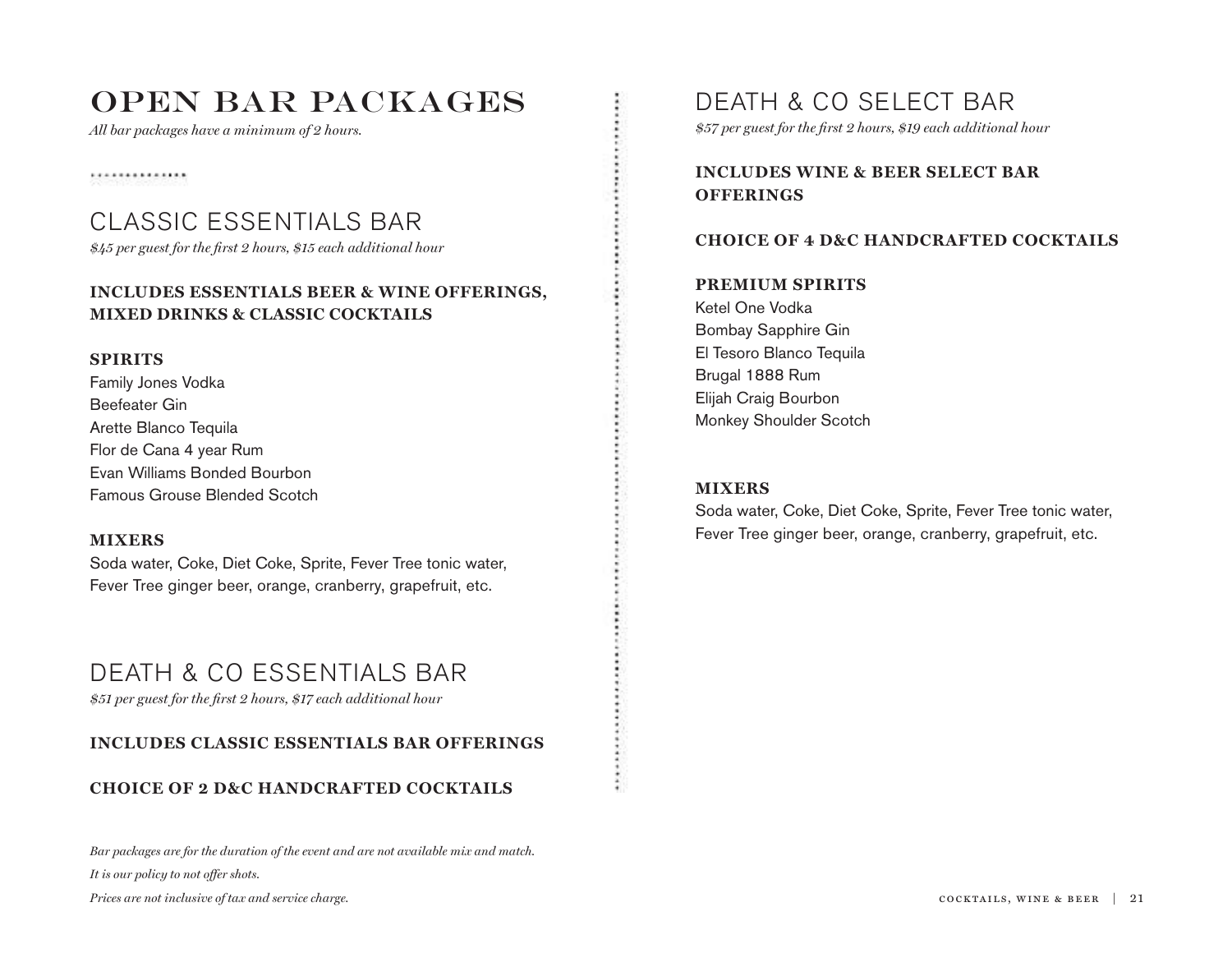## OPEN BAR PACKAGES

*All bar packages have a minimum of 2 hours.*

,,,,,,,,,,,,,,

## BRUNCH LIKE IT'S YOUR JOB

*Only offered from 10am–2pm \$30 per guest for the first 2 hours, \$10 each additional hour*

#### **INCLUDES THE FOLLOWING**

House Bloody Mary & Maria Mimosa Grapefruit Spritz Irish Coffee Coffee, Tea + Non-Alcoholic Beverages

## NON-ALCOHOLIC BEVERAGES

*\$13 per guest for continual service*

#### **INCLUDES THE FOLLOWING**

Coke, Diet Coke, Sprite, Bottled Water Coffee & Tea

#### **FRESH SQUEEZED JUICE ADD-ON**

\$4 per guest for continual service Orange Juice Grapefruit Juice

*Prices are not inclusive of tax and service charge. Bar packages are for the duration of the event and are not available mix and match. It is our policy to not offer shots.*

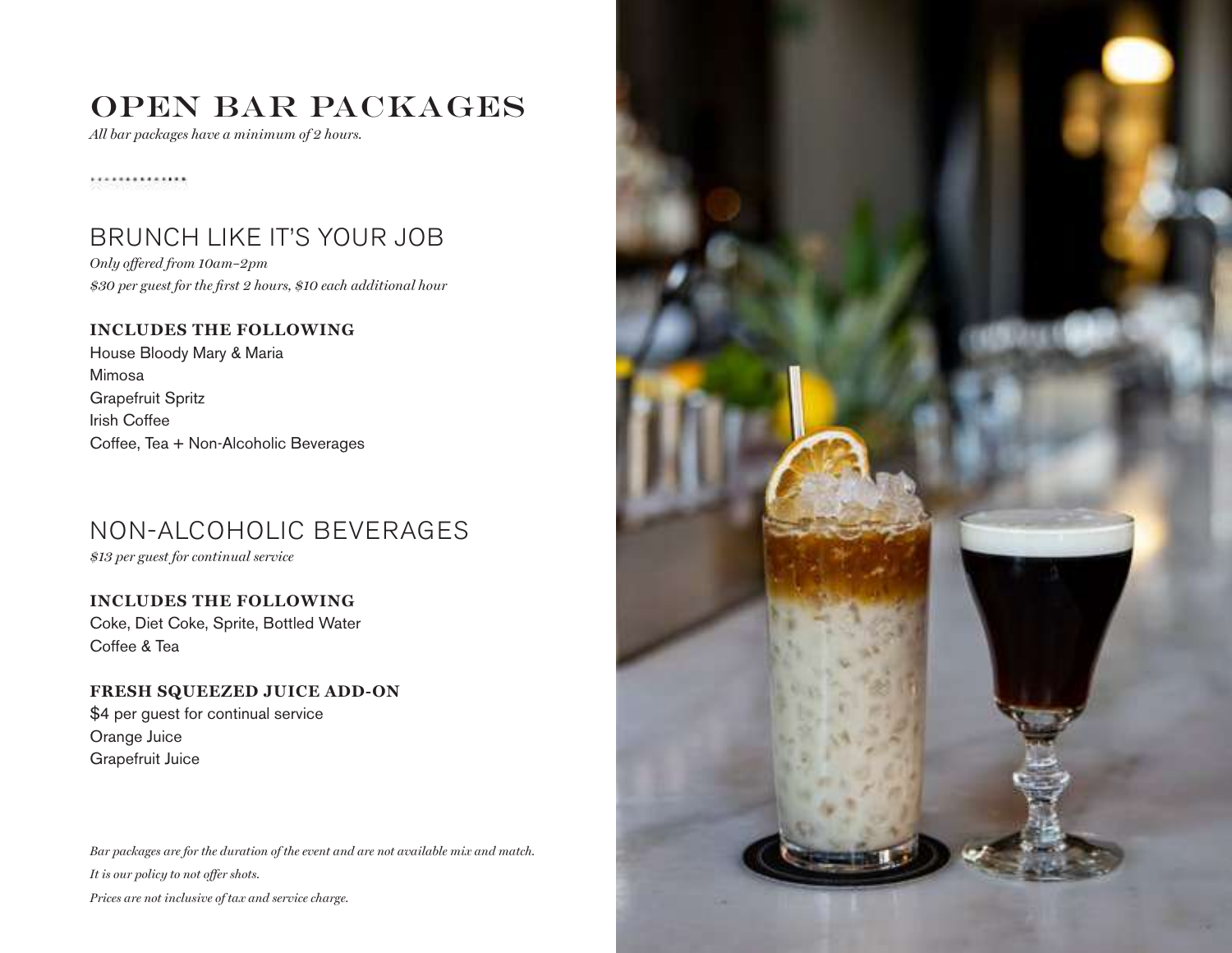## DEATH & CO SPECIALTY BAR ADDITIONS

#### ,,,,,,,,,,,,,,,

#### **PASSED SPARKLING WINE ON ARRIVAL**

1 glass per guest - *\$11 per guest*

#### **PASSED COCKTAIL ON ARRIVAL**

choice of 1 Death & Co handcrafted cocktail *\$15 per guest*

#### **NON-ALCOHOLIC COCKTAIL ADD ON**

*\$22 per guest for the first 2 hours, \$11 each additional hour*

Add a Non-Alcoholic cocktail to your Classic Essentials, Death & Co Essentials, Death & Co Select, or Brunch Like It's Your Job bar package

#### **CRYSTAL CLEAR ICE**

*\$2 per guest per hour dependent on cocktail selections* hand-cut large cube or tall spears

#### **SCULPTURE ICE & ICE LUGES**

*pricing upon request*

#### **DEATH & CO HEAD BARTENDER MEET & GREET / Q & A**  *\$50 per each 30 minutes*

#### **COCKTAIL CONSULTATION**

*\$800 applies to cocktail packages only (subject to bartender availability + will be scheduled prior to your event)* An immersive Death & Co cocktail experience.

- Create two of your very own handcrafted cocktails
- Part 1: Meet with a Death & Co Head Bartender and engage in a cocktail brainstorming session (limit 2 guests)
- Part 2: Follow up tasting & final stamp of approval
- Includes naming rights to YOUR drinks & commemorative recipe card following the event

*Bar packages are for the duration of the event and are not available mix and match.*

*It is our policy to not offer shots.*

*Prices are not inclusive of tax and service charge.*  $\vert 23 \vert$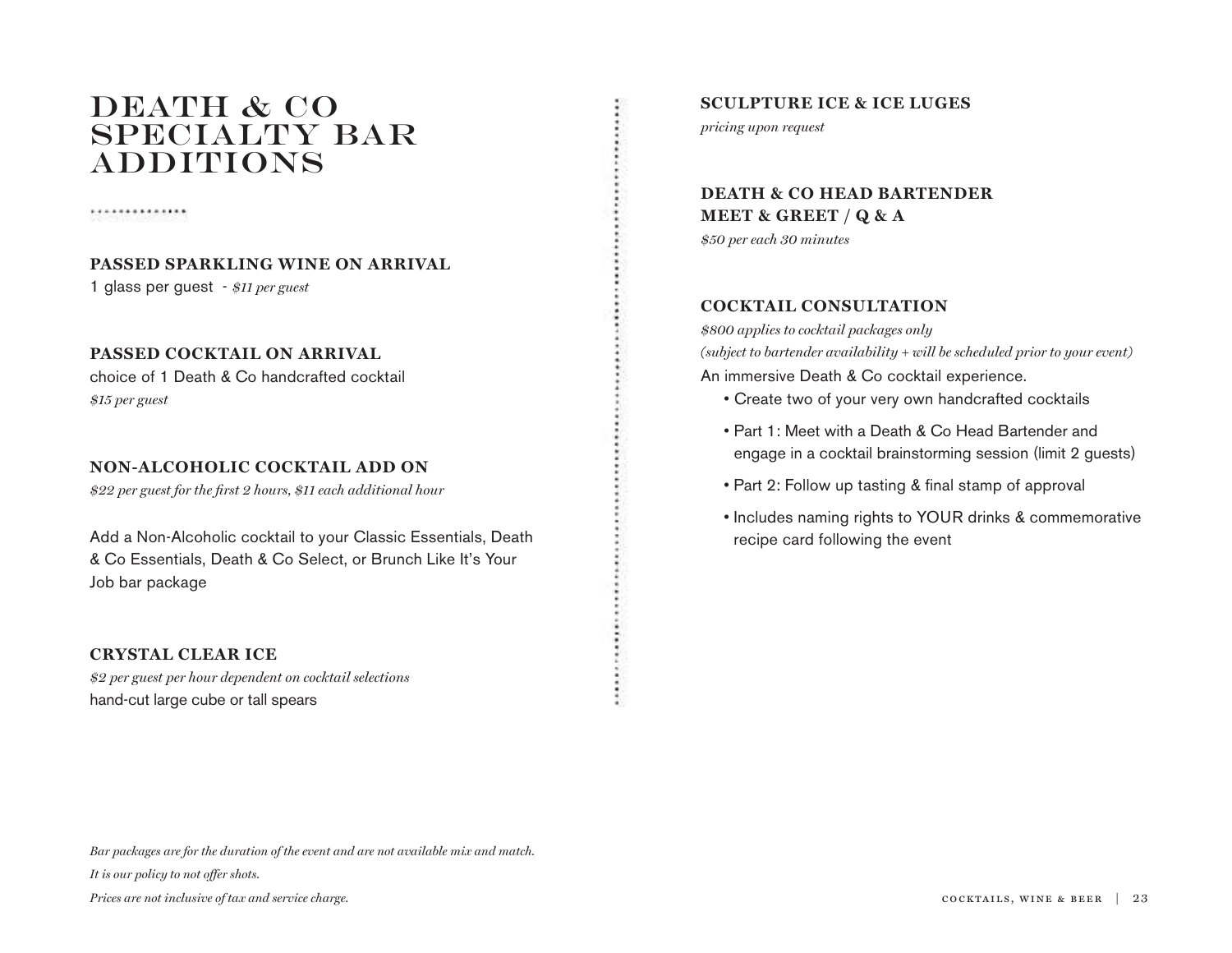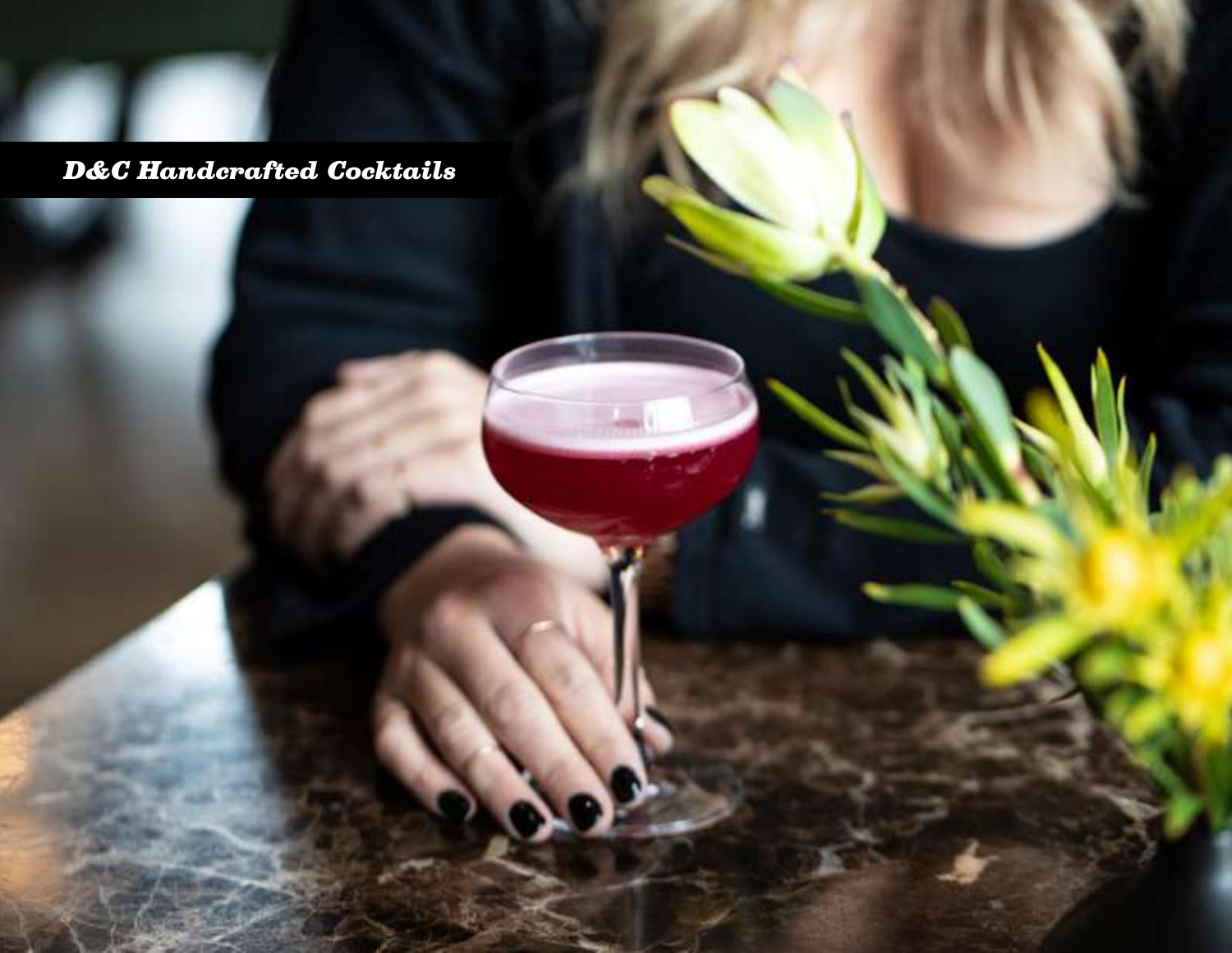## *Fresh & Lively*



**AIRMAIL** Rum, Lemon, Honey Sparkling Wine *(sparkling sour with a touch of honey)*



**BITTER FRENCH** London Dry Gin, Grapefruit, Lemon, Campari, Sparkling Wine *(slightly bitter, citrus forward take on a french 75)*



**HYDE PARK SWIZZLE** London Dry Gin, Lime, Mint, Bitters *(refreshing gin sour served on crushed ice)*



**COMPANY BUCK** Rum, Ginger, Pineapple, Lemon, Seltzer *(spicy ginger & rich sugar cane with tropical flair)*



**BIZZY IZZY HIGHBALL** Rye Whiskey, Sherry, Pineapple, Lemon, Seltzer *(tom collins riff featuring rye whiskey & tropical fruit)*

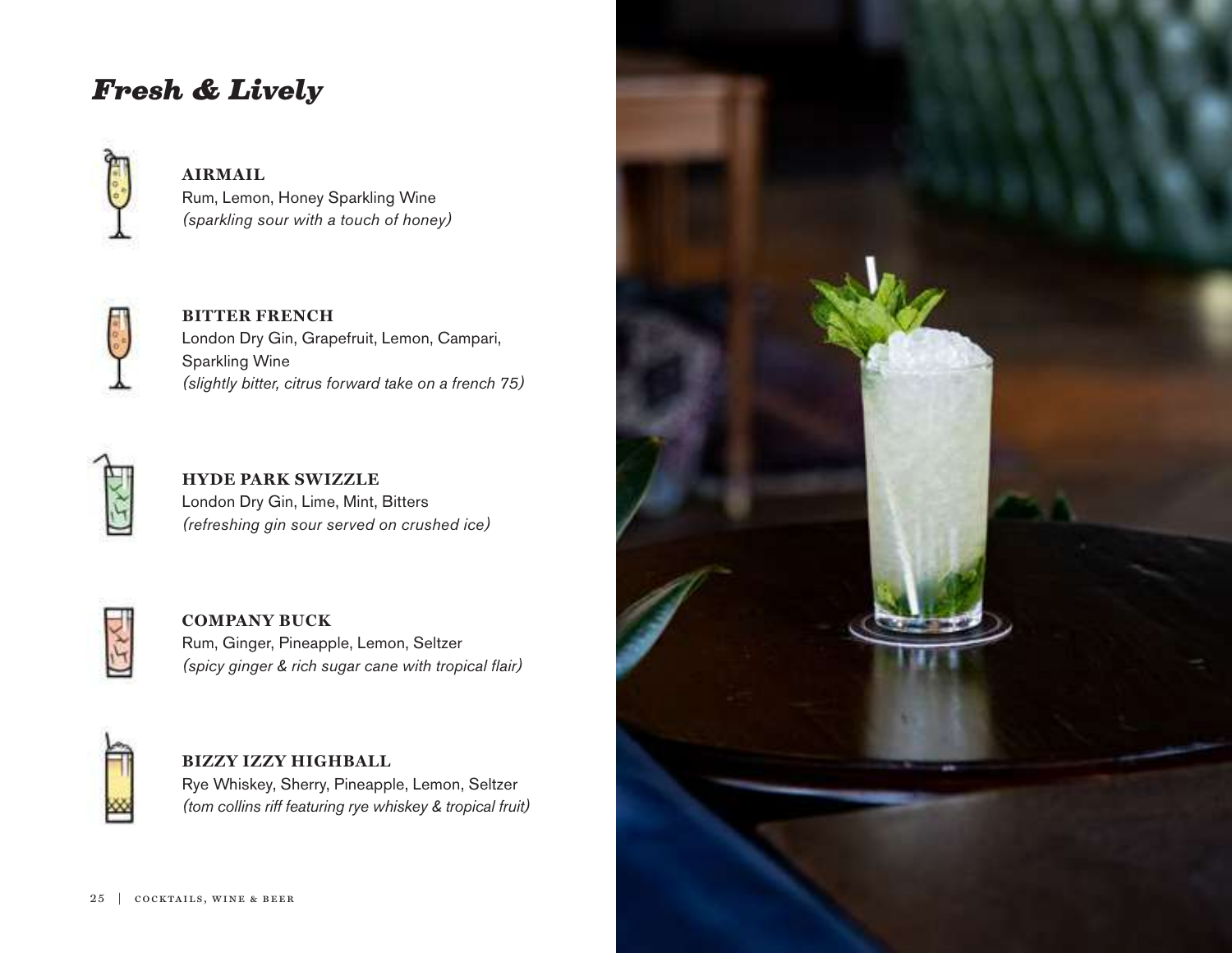

## *Light & Playful*



**VODKA MAID** Vodka, Lime, Cucumber, Mint *(riff on the old maid classic, using vodka)*



**HONEYSUCKLE** White Rum, Honey, Lime *(rum sour with the added depth of honey)*



**GILDA** Blanco Tequila, Lime, Pineapple, Cinnamon *(tropical, blanco tequila sour)*



**FISTFUL OF DOLLARS** Bourbon, Grapefruit, Campari, Curaçao, Lemon *(bourbon, bitter citrus, sidecar variation)*



**LA MEDICINA LATINA** Blanco Tequila, Lime, Ginger, Honey, Mezcal *(spicy, smokey agave sour)*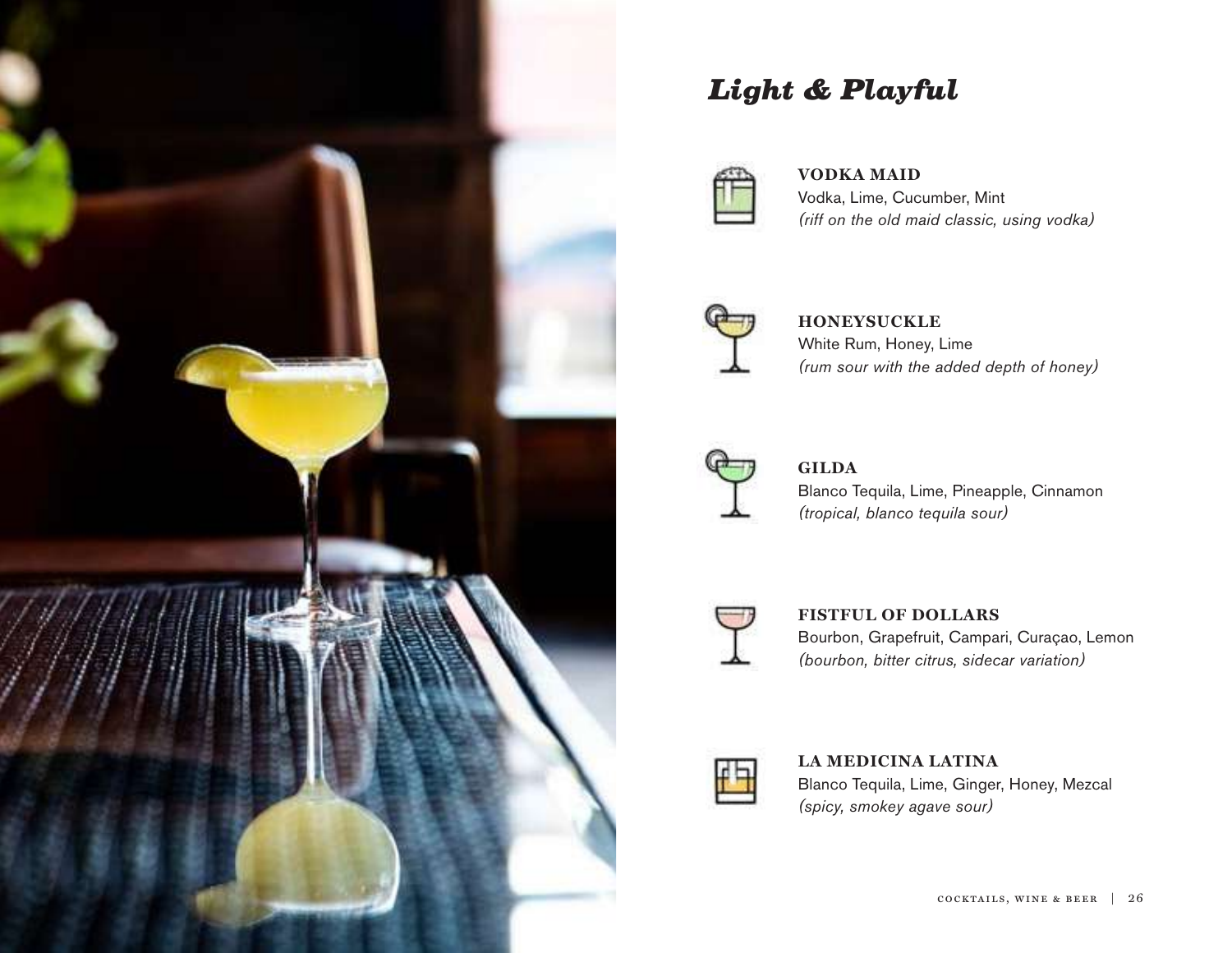## *Elegant & Timeless*



**MARTINEZ** Gin, Sweet Vermouth, Maraschino, Bitters *(spiritous, gin, cherry martini)*



**REDHOOK** Rye, Sweet Vermouth, Maraschino, Bitters *(slightly bitter manhattan variation highlighting Italian cherry)*



**LEFT HAND** Bourbon, Campari, Sweet Vermouth, Mole *(bitter chocolate, bourbon manhattan)*



**TELEGRAPH** London Dry Gin, Italian Fortified Wine, Pear, Eucalyptus *(pear, eucalyptus, variation on a vesper martini)*



**KINGSTON NEGRONI** Jamaican Rum, Campari, Sweet Vermouth *(death & co classic riff on negroni featuring Jamaican rum)*

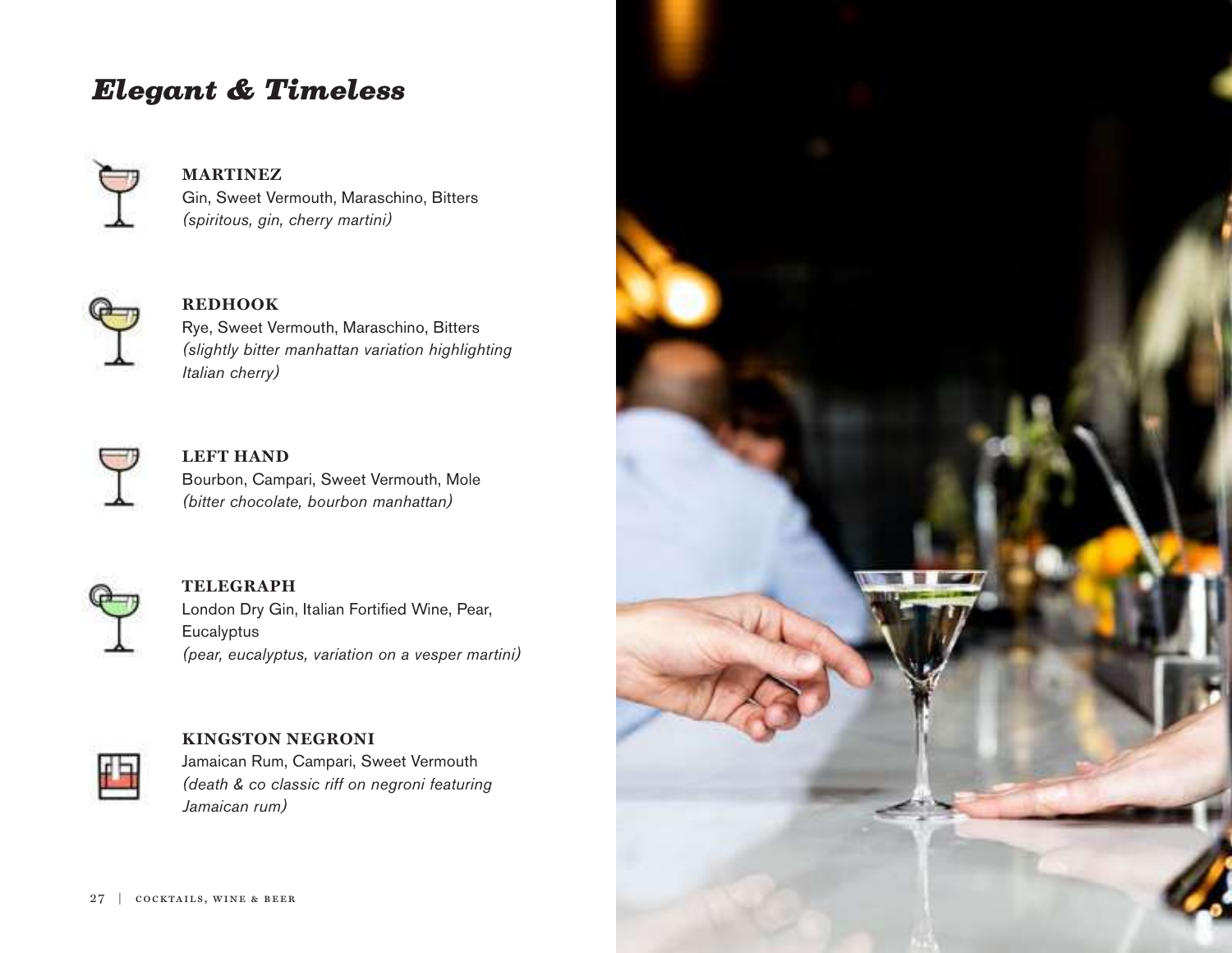

## *Boozy & Honest*



#### **ELDERFASHIONED**

London Dry Gin, Elderflower, Orange Bitters *(light, floral gin based variation on a classic old fashioned)*



#### **JEKYLL & HYDE** Bourbon, Apple Brandy, Cinnamon, Bitters *(fall flavors dress up smooth bourbon)*



#### **MONTE CARLO**

Rye Whiskey, Benedictine, Bitters *(bright, herbal classic variation on the old fashioned)*



#### **OAXACAN OLD FASHIONED** Reposado Tequila, Mezcal, Agave, Bitters *(slighty smoky, agave based varation on a classic)*



#### **LATIN QUARTER** Aged Rum, Absinthe, Mole, Bitters *(rich sugar cane aged rum, riff on a sazerac with chocolate)*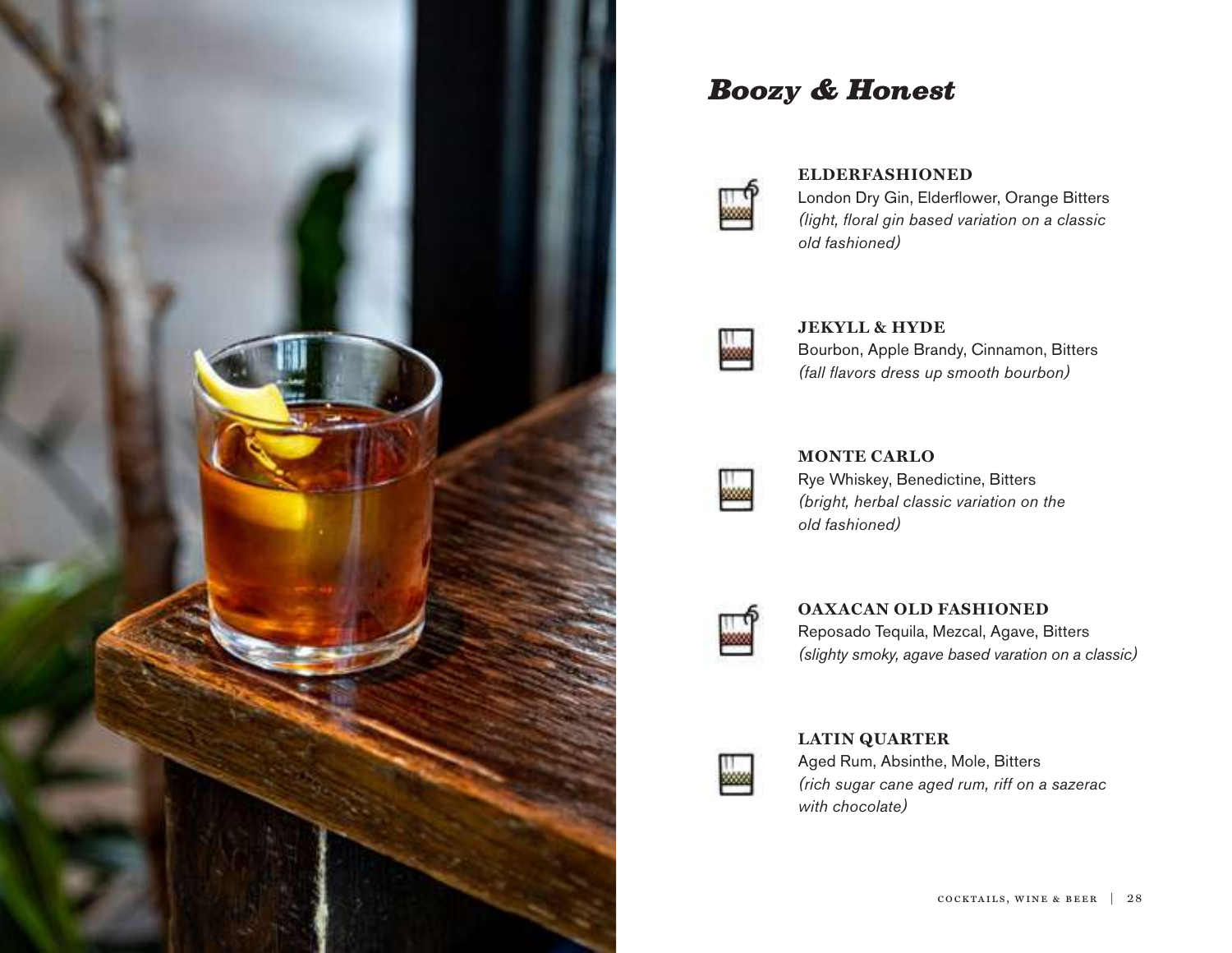## *Non-Alcoholic Cocktails*



**LA LUZ** Blanc Verjus, Pineapple, Passionfruit, Orange Flower *(tropical, floral sour)*



**FRESH CUT** Lyre's Non-Alcoholic Aperitif Dry, Blanc Vermouth, Fennel, Juniper, Mango *(herbal, refreshing sour)*



**NEW TERRITORY** Seedlip Citrus Groove, Pineapple, Coconut *(tropical, non-alcoholic martini)*



**BUSINESS CAUSAL** Giffard Non-Alcoholic Apéritif, Red Verjus, Black tea *(non-alcoholic riff on the classic negroni)*